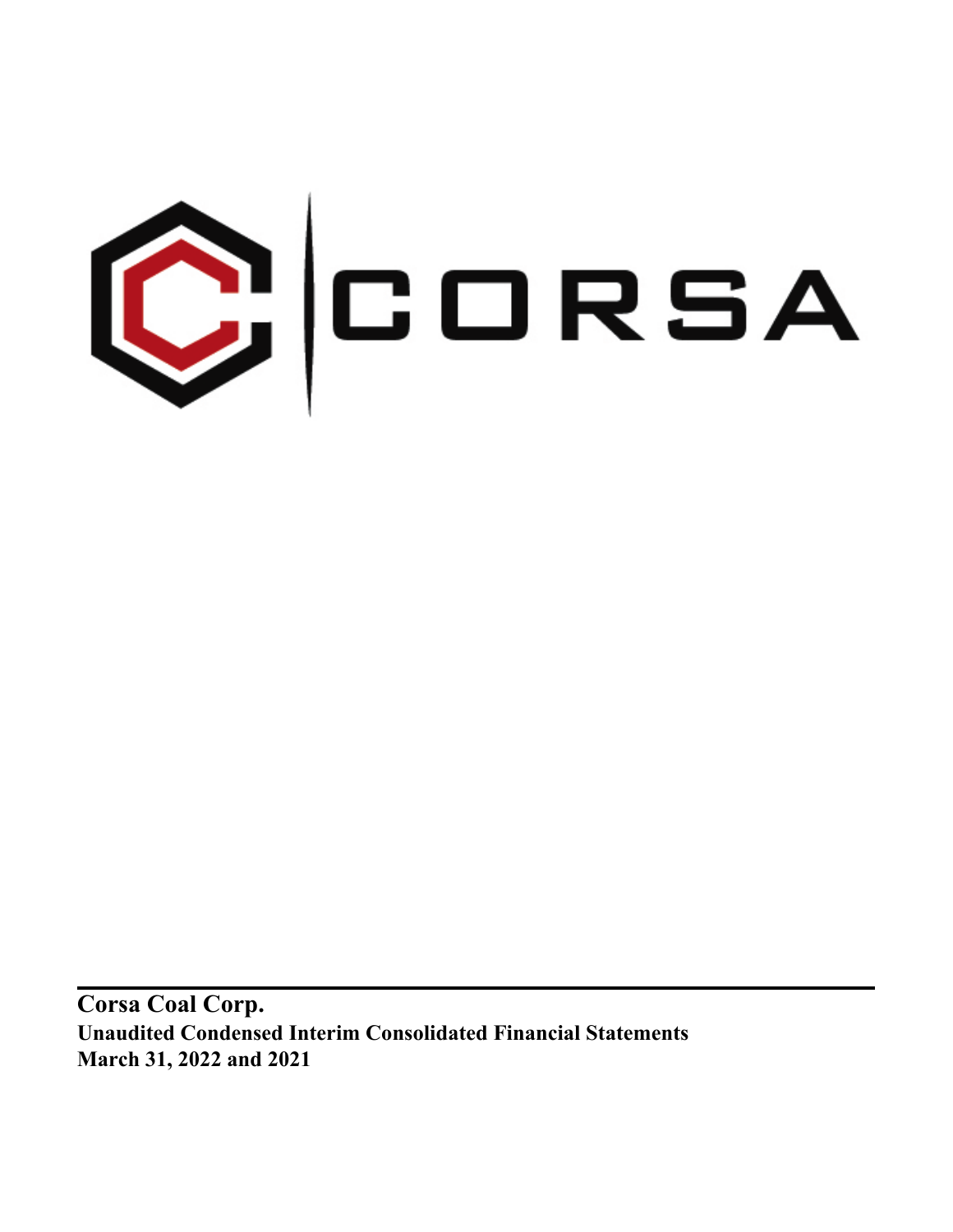# **Corsa Coal Corp. Unaudited Condensed Interim Consolidated Balance Sheets Expressed in United States dollars, tabular amounts in thousands**

|                                                     |                          | March 31,  |                          | December 31, |
|-----------------------------------------------------|--------------------------|------------|--------------------------|--------------|
| <b>Assets</b>                                       |                          | 2022       |                          | 2021         |
| Cash                                                | $\overline{\mathcal{S}}$ | 10,707     | $\overline{\mathcal{S}}$ | 12,714       |
| Accounts receivable (note 3)                        |                          | 16,812     |                          | 21,710       |
| Prepaid expenses and other current assets           |                          | 2,792      |                          | 3,493        |
| Inventories (note 4)                                |                          | 8,630      |                          | 8,893        |
| <b>Current Assets</b>                               |                          | 38,941     |                          | 46,810       |
|                                                     |                          |            |                          |              |
| Restricted cash and investments (note 5)            |                          | 42,454     |                          | 43,334       |
| Advance royalties and other assets                  |                          | 3,557      |                          | 3,244        |
| Property, plant and equipment, net (note 6)         |                          | 120,007    |                          | 122,108      |
| <b>Total Assets</b>                                 | \$                       | 204,959    | $\mathbb S$              | 215,496      |
|                                                     |                          |            |                          |              |
| <b>Liabilities</b>                                  |                          |            |                          |              |
| Accounts payable and accrued liabilities (note 7)   | \$                       | 18,402     | \$                       | 22,838       |
| Lease liabilities – current (note $8$ )             |                          | 1,222      |                          | 1,255        |
| Loans payable, $net$ – current (note 9)             |                          | 3,354      |                          | 3,276        |
| Other liabilities – current (note 10)               |                          | 1,091      |                          | 1,070        |
| Reclamation and water treatment provision (note 11) |                          | 4,145      |                          | 4,145        |
| <b>Current Liabilities</b>                          |                          | 28,214     |                          | 32,584       |
|                                                     |                          |            |                          |              |
| Revolving Credit Facility (note 9)                  |                          |            |                          |              |
| Loans payable, net – long-term (note 9)             |                          | 25,287     |                          | 26,115       |
| Lease liabilities $-$ long-term (note 8)            |                          | 1,572      |                          | 1,880        |
| Other liabilities $-$ long-term (note 10)           |                          | 4,944      |                          | 5,255        |
| Reclamation and water treatment provision (note 11) |                          | 59,632     |                          | 60,381       |
| <b>Total Liabilities</b>                            |                          | 119,649    |                          | 126,215      |
|                                                     |                          |            |                          |              |
| <b>Equity</b>                                       |                          |            |                          |              |
| Share capital (note 12)                             |                          | 225,091    |                          | 225,091      |
| Contributed surplus                                 |                          | 1,764      |                          | 1,758        |
| Accumulated deficit                                 |                          | (141, 545) |                          | (137, 568)   |
| <b>Total Shareholders' Equity</b>                   |                          | 85,310     |                          | 89,281       |
| <b>Total Liabilities and Equity</b>                 | \$                       | 204,959    | \$                       | 215,496      |

Commitments and Contingencies (note 23)

*The accompanying notes are an integral part of these unaudited condensed interim consolidated financial statements.*

Approved by the Board of Directors:

*/s/ Robert C. Sturdivant /s/ Alan M. De'Ath /s/ Alan M. De'Ath /s/ Alan M. De'Ath Director* Robert C. Sturdivant, Director Alan M. De'Ath, Director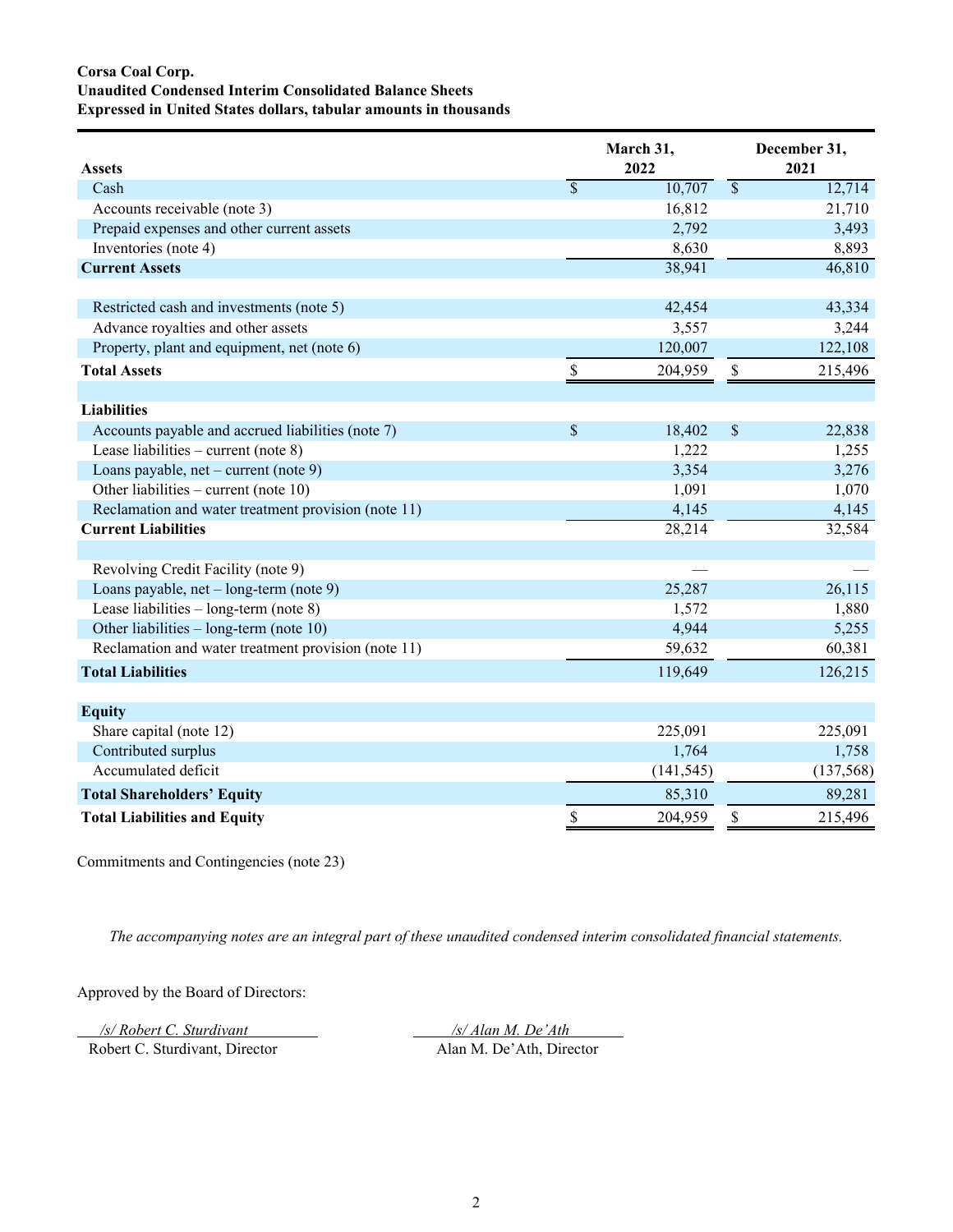# **Corsa Coal Corp. Unaudited Condensed Interim Consolidated Statements of Operations and Comprehensive Income (Loss) Expressed in United States dollars, tabular amounts in thousands except for per share amounts**

|                                                               | For the three months ended                      | March 31, |          |
|---------------------------------------------------------------|-------------------------------------------------|-----------|----------|
|                                                               | 2022                                            |           | 2021     |
| Revenue (note 13)                                             | $\mathsf{\$}$<br>38,773 \$                      |           | 24,619   |
| Cost of sales (note 14)                                       | (36,974)                                        |           | (26,316) |
| Gross margin (loss)                                           | 1,799                                           |           | (1,697)  |
| Selling, general and administrative expense (notes 15 and 16) | (2, 383)                                        |           | (2,029)  |
| <b>Loss from operations</b>                                   | (584)                                           |           | (3,726)  |
| Finance expense (note 17)                                     | (2,702)                                         |           | (1, 332) |
| Finance income (note 17)                                      | 15                                              |           | 401      |
| Other (expense) income, net (note 18)                         | (706)                                           |           | 224      |
| Loss before tax                                               | (3,977)                                         |           | (4, 433) |
| Current income tax expense                                    |                                                 |           |          |
| Deferred income tax expense                                   |                                                 |           |          |
| Provision for income taxes                                    |                                                 |           |          |
| Net and comprehensive loss                                    | $\mathbb{S}$<br>$(3,977)$ \$                    |           | (4, 433) |
| Attributable to:                                              |                                                 |           |          |
| Shareholders                                                  | $(3,977)$ \$<br>$\frac{\mathsf{s}}{\mathsf{s}}$ |           | (4, 382) |
| Non-controlling interest                                      | \$                                              | \$        | (51)     |
| Basic loss per share (note 19)                                | $\boldsymbol{\mathsf{S}}$<br>$(0.04)$ \$        |           | (0.05)   |
| Diluted loss per share (note 19)                              | $(0.04)$ \$<br>$\boldsymbol{\mathsf{S}}$        |           | (0.05)   |

*The accompanying notes are an integral part of these unaudited condensed interim consolidated financial statements.*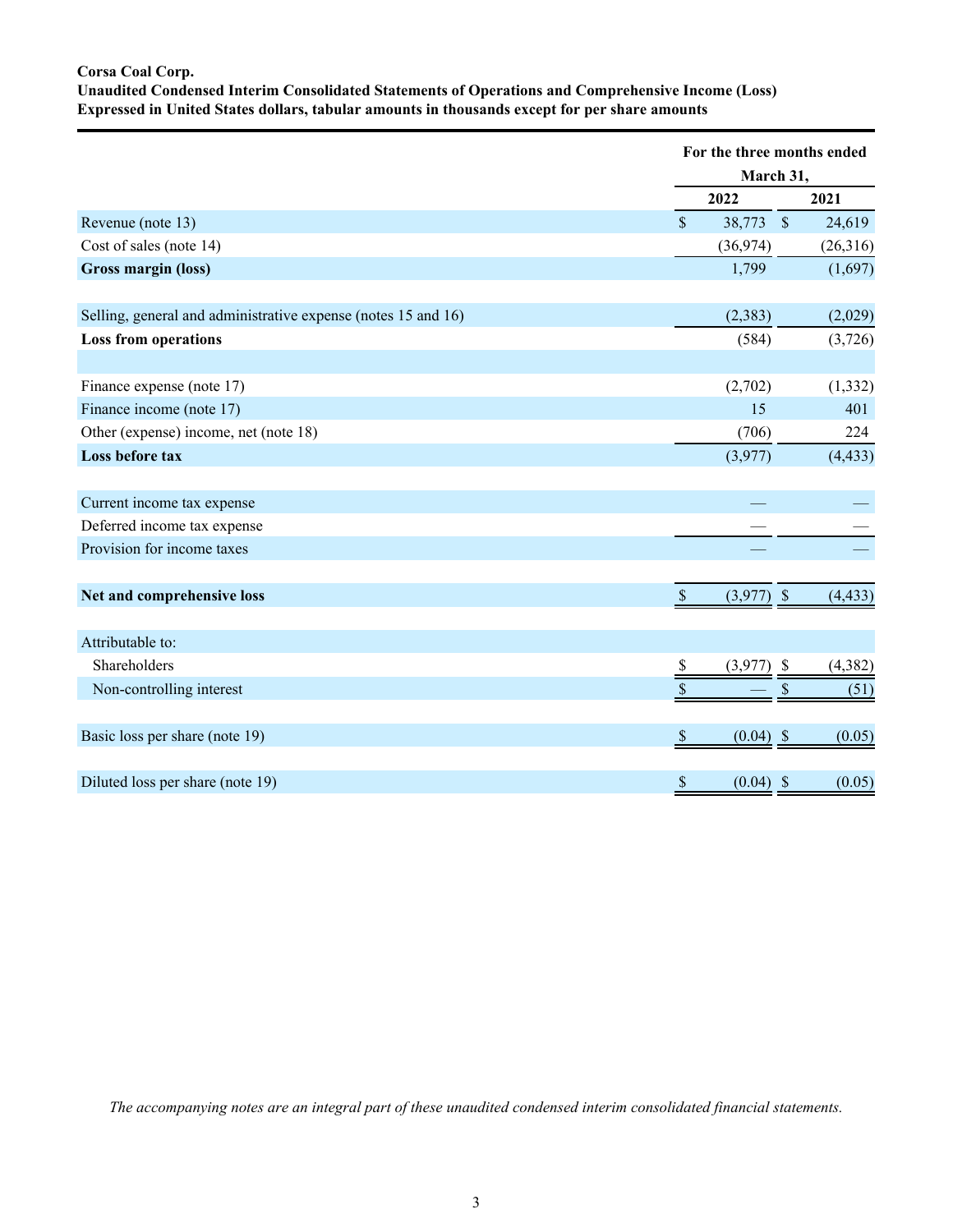# **Corsa Coal Corp. Unaudited Condensed Interim Consolidated Statements of Changes in Shareholders' Equity Expressed in United States dollars, tabular amounts in thousands**

|                                                  |               | For the three months ended March 31, 2022 |                    |    |                |                 |               |  |  |  |  |  |  |
|--------------------------------------------------|---------------|-------------------------------------------|--------------------|----|----------------|-----------------|---------------|--|--|--|--|--|--|
|                                                  | <b>Number</b> |                                           |                    |    |                |                 |               |  |  |  |  |  |  |
|                                                  | of Corsa      |                                           |                    |    |                |                 |               |  |  |  |  |  |  |
|                                                  | Common        |                                           |                    |    |                | Non-            |               |  |  |  |  |  |  |
|                                                  | <b>Shares</b> | <b>Share</b>                              | <b>Contributed</b> |    | Accumulated    | Controlling     | <b>Total</b>  |  |  |  |  |  |  |
|                                                  | (000's)       | Capital                                   | <b>Surplus</b>     |    | <b>Deficit</b> | <b>Interest</b> | <b>Equity</b> |  |  |  |  |  |  |
| <b>Balance - January 1, 2022</b>                 | 103,275       | 225,091<br>\$                             | 1,758<br>S         | \$ | $(137,568)$ \$ |                 | 89,281<br>\$  |  |  |  |  |  |  |
| Stock-based compensation<br>expense (note $16$ ) |               |                                           | 6                  |    |                |                 | 6             |  |  |  |  |  |  |
| Net and comprehensive loss                       |               |                                           |                    |    | (3,977)        |                 | (3,977)       |  |  |  |  |  |  |
| <b>Balance - March 31, 2022</b>                  | 103,275       | 225,091                                   | 1,764              |    | (141, 545)     | S               | 85,310<br>S   |  |  |  |  |  |  |

|                                               |               |              |         |                |             |   | For the three months ended March 31, 2021 |                 |             |               |              |  |  |
|-----------------------------------------------|---------------|--------------|---------|----------------|-------------|---|-------------------------------------------|-----------------|-------------|---------------|--------------|--|--|
|                                               | <b>Number</b> |              |         |                |             |   |                                           |                 |             |               |              |  |  |
|                                               | of Corsa      |              |         |                |             |   |                                           |                 |             |               |              |  |  |
|                                               | Common        | Non-         |         |                |             |   |                                           |                 |             |               |              |  |  |
|                                               | <b>Shares</b> | <b>Share</b> |         |                | Contributed |   | Accumulated                               |                 | Controlling |               | <b>Total</b> |  |  |
|                                               | (000's)       | Capital      |         | <b>Surplus</b> |             |   | <b>Deficit</b>                            | <b>Interest</b> |             | <b>Equity</b> |              |  |  |
| Balance - January 1, 2021                     | 94,759        | S            | 180,130 | S              | 341         | S | (137, 856)                                | <sup>8</sup>    | 45,102      | S             | 87,717       |  |  |
| Stock-based compensation<br>expense (note 16) |               |              |         |                | 37          |   |                                           |                 |             |               | 37           |  |  |
| Stock option expiration/forfeiture            |               |              |         |                | (33)        |   | 33                                        |                 |             |               |              |  |  |
| Net and comprehensive loss                    |               |              |         |                |             |   | (4,382)                                   |                 | (51)        |               | (4, 433)     |  |  |
| <b>Balance - March 31, 2021</b>               | 94,759        |              | 180,130 |                | 345         |   | (142, 205)                                |                 | 45,051      |               | 83,321       |  |  |

*The accompanying notes are an integral part of these unaudited condensed interim consolidated financial statements.*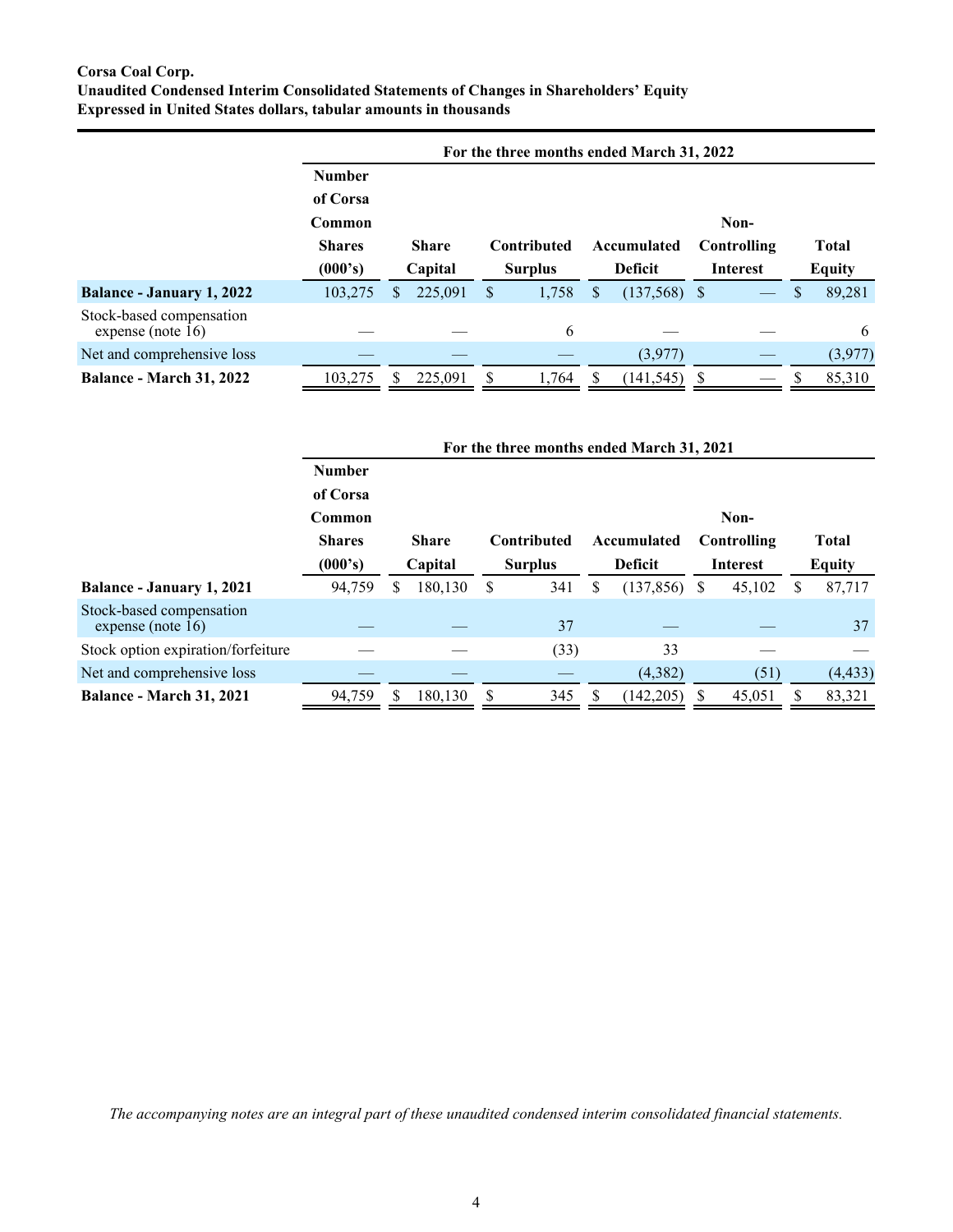# **Corsa Coal Corp. Unaudited Condensed Interim Consolidated Statements of Cash Flows Expressed in United States dollars, tabular amounts in thousands**

|                                                                     |               | For the three months ended<br>March 31, |               |          |
|---------------------------------------------------------------------|---------------|-----------------------------------------|---------------|----------|
|                                                                     |               | 2022                                    |               | 2021     |
| <b>Operating Activities</b>                                         |               |                                         |               |          |
| Net and comprehensive loss                                          | \$            | $(3,977)$ \$                            |               | (4, 433) |
| Items not affecting cash:                                           |               |                                         |               |          |
| Amortization                                                        |               | 3,079                                   |               | 3,849    |
| Stock-based compensation expense (note 16)                          |               | 6                                       |               | 37       |
| Non-cash finance expense                                            |               | 1,502                                   |               | 55       |
| Other non-cash operating expense                                    |               | 78                                      |               | (367)    |
| Cash spent on reclamation and water treatment activities (note 11)  |               | (918)                                   |               | (632)    |
| Changes in working capital balances related to operations (note 20) |               | 1,006                                   |               | 2,992    |
| Cash provided by operating activities                               |               | 776                                     |               | 1,501    |
|                                                                     |               |                                         |               |          |
| <b>Investing Activities</b>                                         |               |                                         |               |          |
| Restricted cash and investments acquired                            |               | (702)                                   |               | (761)    |
| Advance royalties and other assets                                  |               | (313)                                   |               | (118)    |
| Property, plant and equipment additions                             |               | (628)                                   |               | (403)    |
| Cash used in investing activities                                   |               | (1, 643)                                |               | (1,282)  |
|                                                                     |               |                                         |               |          |
| <b>Financing Activities</b>                                         |               |                                         |               |          |
| Repayment of loan payable                                           |               | (799)                                   |               | (1,894)  |
| Repayment of lease liabilities                                      |               | (341)                                   |               | (338)    |
| Cash used in financing activities                                   |               | (1,140)                                 |               | (2, 232) |
|                                                                     |               |                                         |               |          |
| Net decrease in cash for the period                                 |               | (2,007)                                 |               | (2,013)  |
| Cash, beginning of period                                           |               | 12,714                                  |               | 24,480   |
| Cash, end of period                                                 | $\mathcal{S}$ | 10,707                                  | $\mathcal{S}$ | 22,467   |
|                                                                     |               |                                         |               |          |

Supplemental disclosure (note 20)

*The accompanying notes are an integral part of these unaudited condensed interim consolidated financial statements.*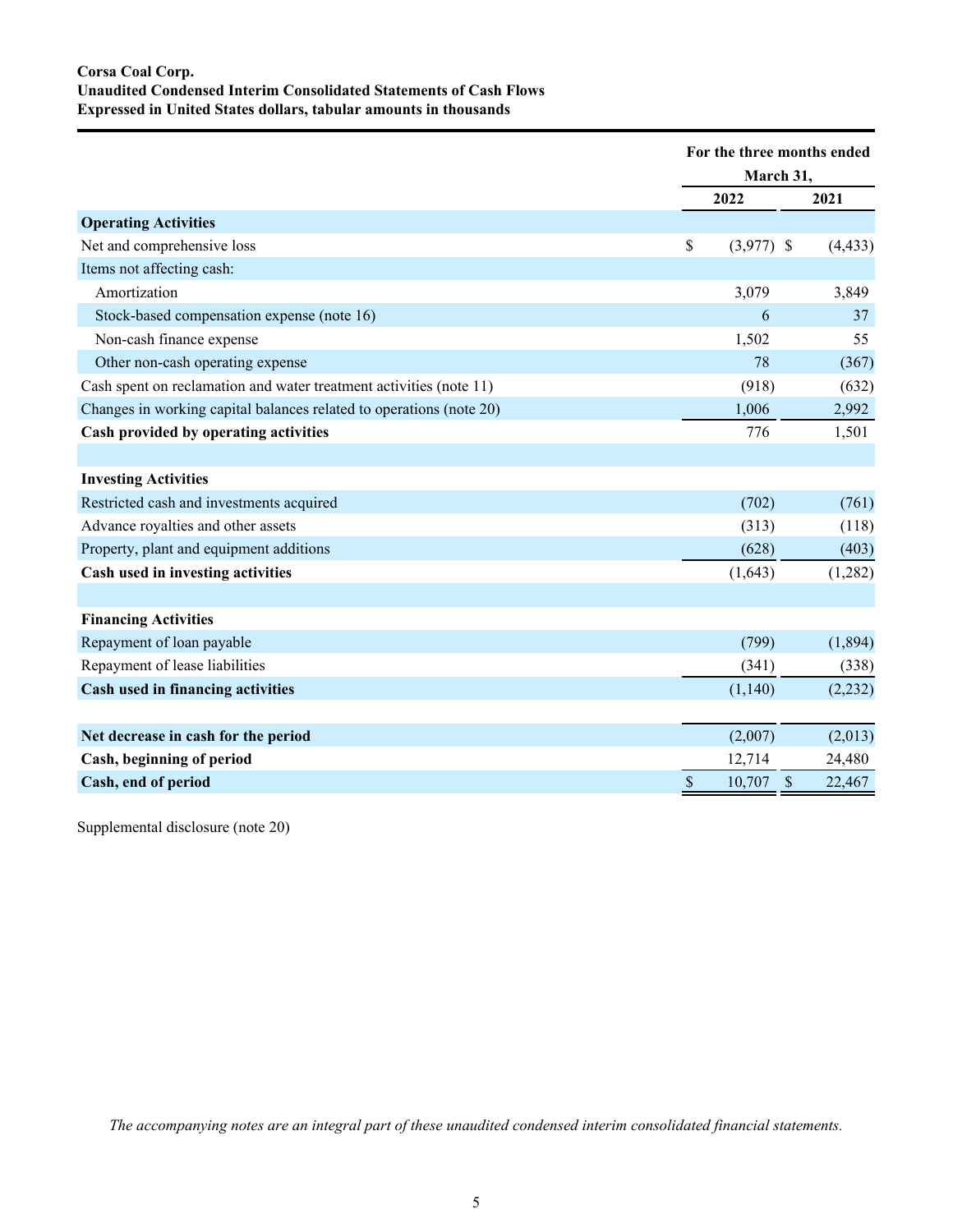# **1. Basis of Presentation and Nature of Operations**

### *Nature of Operations and COVID-19 Matter*

Corsa Coal Corp. ("Corsa" or the "Company") is in the business of mining, processing and selling metallurgical coal, as well as exploring, acquiring and developing resource properties that are consistent with its existing coal business. The Company is a corporation existing under the *Canada Business Corporations Act* and is domiciled in Canada. The registered office of Corsa is located at 199 Bay Street, Suite 5300, Commerce Court West, Toronto, Ontario, Canada, M5L 1B9, and the head/corporate office of Corsa is located at 1576 Stoystown Road, P.O. Box 260, Friedens, Pennsylvania, USA, 15541.

These unaudited condensed interim consolidated financial statements were prepared on a going concern basis. The going concern basis assumes that the Company will be able to realize its assets and discharge its liabilities and commitments in the normal course of business as they become due in the foreseeable future.

On January 30, 2020, the World Health Organization declared the COVID-19 outbreak a "Public Health Emergency of International Concern" and on March 11, 2020, declared COVID-19 a pandemic. The current COVID-19 pandemic has significantly impacted the global economy and commodity and financial markets. The ongoing impacts of the COVID-19 outbreak has and could continue to have a material adverse effect on the Company's business, financial condition, cash flows and results of operations. While demand and metallurgical coal prices have improved, to the extent that industry conditions decline due to the ongoing pandemic, the Company may have to obtain additional debt or equity financing. Although debt and equity financings have been successful in the past, there is no assurance that Corsa will be able to successfully complete such financings in the future.

Unless otherwise indicated, all dollar amounts in these unaudited condensed interim consolidated financial statements are expressed in United States dollars. References to "C\$" are to Canadian dollars.

At March 31, 2022, the Company had one operating division, Northern Appalachia ("NAPP Division" or "NAPP"). The NAPP Division, based in Somerset, Pennsylvania, USA, produces and sells low volatile metallurgical coal used for the production of coke from its mines in the Northern Appalachia coal region of the USA. The Company's corporate office provides support and manages the mining investments, and is also deemed a reportable segment.

All scientific and technical information contained in these unaudited condensed interim consolidated financial statements has been reviewed and approved by David E. Yingling, Professional Engineer and the Company's mining engineer, who is a qualified person within the meaning of National Instrument 43-101 – *Standards of Disclosure for Mineral Projects*.

# *Statement of Compliance*

These unaudited condensed interim consolidated financial statements of the Company and its subsidiaries have been prepared in accordance with International Financial Reporting Standard 34 – *Interim Financial Reporting*, as issued by the International Accounting Standards Board ("IASB"), and do not include all of the information required for full annual financial statements. The Company has consistently applied the same accounting policies throughout all periods presented.

Certain reclassifications of prior period data have been made to conform to the current unaudited condensed interim consolidated financial statements.

These unaudited condensed interim consolidated financial statements are intended to be read in conjunction with the Company's audited consolidated financial statements for the year ended December 31, 2021 and the related notes thereto.

These unaudited condensed interim consolidated financial statements were authorized by the Board of Directors of the Company on May 12, 2022.

# *Basis of Measurement*

These unaudited condensed interim consolidated financial statements have been prepared on a historical cost basis except for certain financial assets and liabilities which are measured at fair value.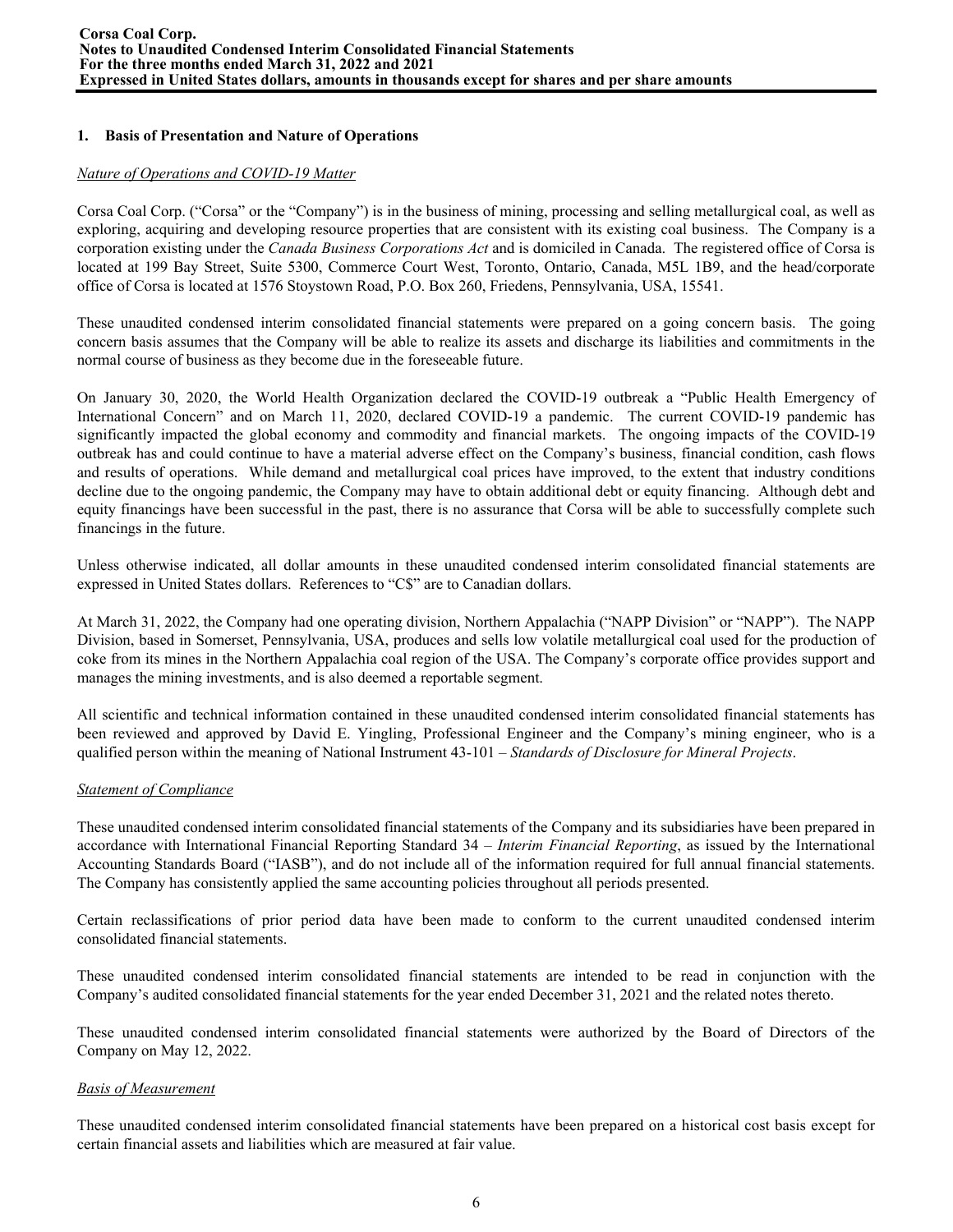#### **Corsa Coal Corp. Notes to Unaudited Condensed Interim Consolidated Financial Statements For the three months ended March 31, 2022 and 2021 Expressed in United States dollars, amounts in thousands except for shares and per share amounts**

#### *Future accounting pronouncements or recently adopted accounting pronouncements*

Certain amendments to existing standards issued by the IASB will impact the Company's financial statements and are mandatory for accounting periods after January 1, 2022. Updates that are not applicable or are not consequential to the Company have been excluded.

In May 2020, the IASB amended International Accounting Standard 16 – Property, Plant and Equipment ("IAS 16"), to prohibit a company from deducting, from the cost of property, plant and equipment, amounts received from selling items produced while the company is preparing the asset for its intended use. Instead, a company will recognize such sales proceeds and related cost in profit or loss. The amendment to this standard is effective for annual reporting periods beginning on or after January 1, 2022 and the Company adopted this amendment in its consolidated financial statements for the annual period beginning January 1, 2022. The impact of adopting the amendment to IAS 16 was not material.

# **2. Financial Instruments**

The Company's financial instruments consist of cash, restricted cash and investments, accounts receivable, accounts payable and accrued liabilities, lease liabilities, Revolving Credit Facility (as defined herein), loan payable in connection with the Main Street Facility (as defined herein), loan payable in connection with the 36<sup>th</sup> Street Facility (as defined herein) and other liabilities.

### *Financial risk management*

The Company is exposed, in varying degrees, to a variety of financial instrument related risks as described below.

### *Credit Risk*

Credit risk is the risk that one party to a financial instrument will fail to discharge an obligation and cause the other party to incur a financial loss. The Company is exposed to credit risk from its operating activities (primarily trade receivables) and from its financing activities, including deposits with banks and financial institutions. These deposit accounts are held with high credit quality institutions in Canada and the United States. Restricted cash consists of cash, money market accounts and certificates of deposit. Restricted investments consist of interest-bearing securities invested with highly rated financial institutions.

Customer credit risk is managed by the Company's established policy, procedures and control relating to customer credit risk management. The Company trades only with recognized creditworthy third parties who are subject to credit verification procedures, and often times are backed by letters of credit or trade credit insurance. In addition, outstanding receivable balances are regularly monitored on an ongoing basis. The Company has not recorded any allowance for credit losses for the three months ended March 31, 2022 and 2021.

At March 31, 2022 and December 31, 2021, the Company had three and four customers, respectively, that owed the Company more than \$1,000 each and accounted for approximately 70% and 66%, respectively, of total accounts receivable. At March 31, 2022 and December 31, 2021, 46% and 58%, respectively, of the Company's accounts receivables were covered by letters of credit or other forms of credit insurance.

#### *Market Risk*

Market risk is the risk that the fair value or future cash flows of a financial instrument will fluctuate because of changes in market prices. Market risk comprises three types of risk: interest rate risk, currency risk, and other price risk, such as equity price risk and commodity risk. Financial instruments affected by market risk include the Main Street Facility, the Revolving Credit Facility and restricted cash and investments.

# *Commodity Risk*

The value of the Company's mineral properties is related to the price of metallurgical coal and the outlook for this commodity, which is beyond the control of the Company.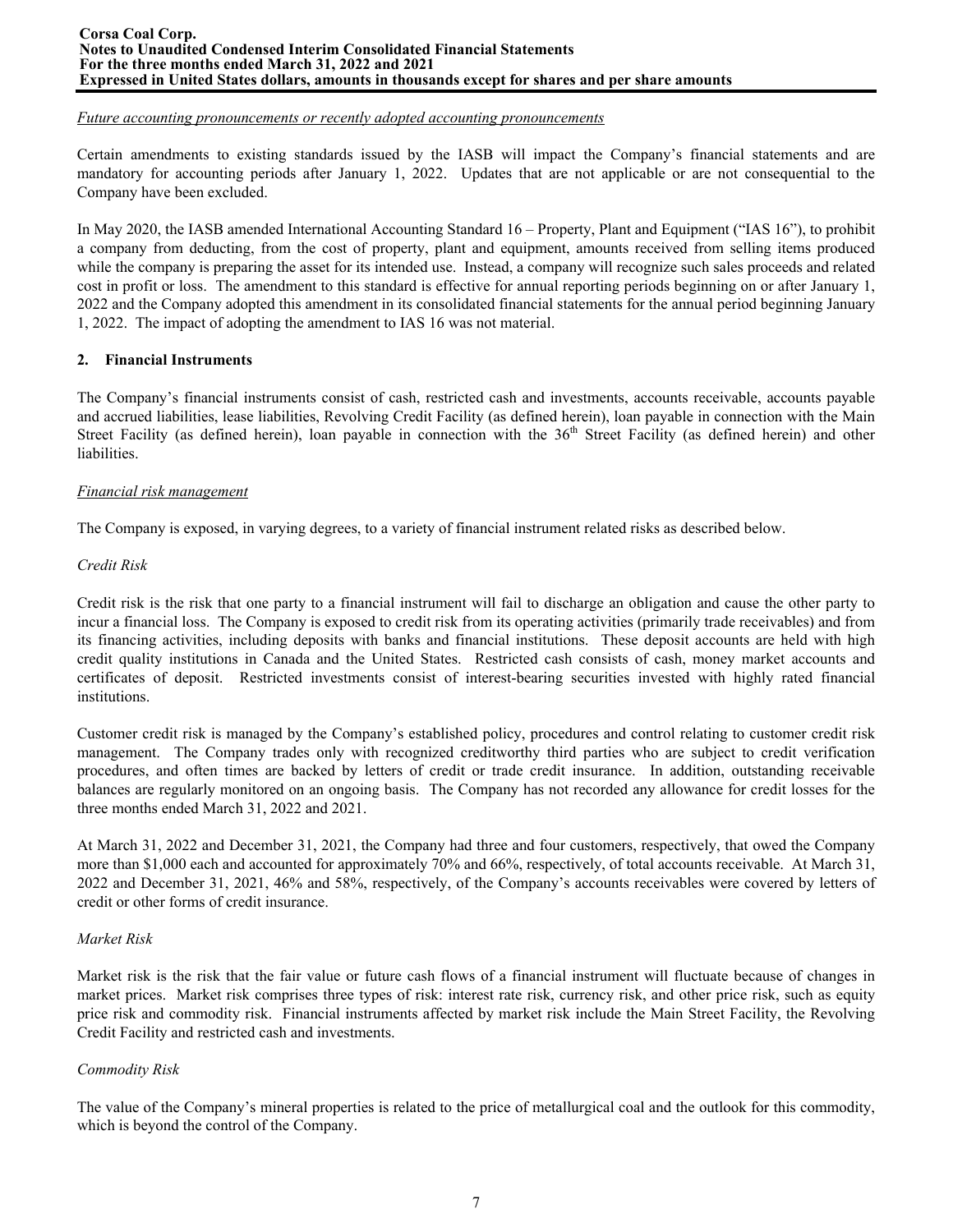# *Liquidity Risk*

Liquidity risk is the risk that the Company will not be able to meet its financial obligations as they become due. At March 31, 2022, the Company had a consolidated cash balance of \$10,707, consolidated working capital of \$10,727 and availability under the Revolving Credit Facility of \$2,670. The future operations of the Company are dependent on the continued generation of positive cash flows from operations which in turn is dependent on the future demand and price for metallurgical coal. The Company plans to utilize expected operating cash flows to service the Company's debt obligations.

If cash flows from operations are less than required, the Company may need to incur additional debt or issue additional equity. From time-to-time, the Company may need to access the long-term and short-term capital markets to obtain financing. Although the Company believes it can currently finance its operations on acceptable terms and conditions, the Company's access to, and the availability of, financing on acceptable terms and conditions in the future will be affected by many factors, including the liquidity of the overall capital markets, the current state of the global economy and restrictions in the Company's existing debt agreements and any other future debt agreements. There can be no assurance that the Company will have or continue to have access to the capital markets on acceptable terms.

The Company's commitments based on contractual terms are as follows:

|                                                   | Carrying     |              |              |     |                  |     |                        |    |         |               |         |
|---------------------------------------------------|--------------|--------------|--------------|-----|------------------|-----|------------------------|----|---------|---------------|---------|
|                                                   | Value at     |              |              |     |                  |     | Payments due by period |    |         |               |         |
|                                                   | Mar. 31,     |              |              |     | <b>Less Than</b> |     | 1 to                   |    | 4 to    |               | After 5 |
|                                                   | 2022         |              | <b>Total</b> |     | 1 Year           |     | 3 Years                |    | 5 Years |               | Years   |
| Accounts payable and accrued liabilities          | \$<br>18,402 | 18,402<br>S. |              | \$. | 18,402           | \$. |                        | \$ |         | <sup>\$</sup> |         |
| Lease liabilities                                 | 2,794        |              | 2,794        |     | 1,222            |     | 1,391                  |    | 181     |               |         |
| <b>Revolving Credit Facility</b>                  |              |              |              |     |                  |     |                        |    |         |               |         |
| Loan payable - 36th Street Facility               | 3,354        |              | 3,398        |     | 3,398            |     |                        |    |         |               |         |
| Loan payable - Main Street Facility               | 25,287       | 25,780       |              |     |                  |     | 7,734                  |    | 18,046  |               |         |
| Other liabilities                                 | 6,035        |              | 6,035        |     | 1,091            |     | 1,982                  |    | 1,982   |               | 980     |
| Asset retirement obligations - reclamation        | 40,261       | 40,261       |              |     | 2,966            |     | 4,555                  |    | 6,421   |               | 26,319  |
| Asset retirement obligations - water<br>treatment | 23,516       | 23,516       |              |     | 1,179            |     | 2,386                  |    | 2,405   |               | 17,546  |
| Purchase order firm commitments                   |              |              | 985          |     | 985              |     |                        |    |         |               |         |
| Minimum royalty commitments                       |              |              | 1,923        |     | 641              |     | 1,282                  |    |         |               |         |
| Reclamation bond restricted cash deposits         |              |              | 8,457        |     | 1,500            |     | 3,000                  |    | 3,000   |               | 957     |
| Total                                             | 119,649      | \$131,551    |              |     | 31,384           | S   | 22,330                 |    | 32,035  | S             | 45,802  |

# *Fair Value*

The estimated fair values of all financial instruments approximate their respective carrying values except for the loans payable in connection with the Main Street Facility, the 36<sup>th</sup> Street Facility and the Paycheck Protection Program. The loans payable are carried at amortized cost and the carrying amounts and fair values are presented below:

|                                       | <b>March 31, 2022</b> |    |                   | <b>December 31, 2021</b> |          |  |                   |  |
|---------------------------------------|-----------------------|----|-------------------|--------------------------|----------|--|-------------------|--|
|                                       | Carrying              |    |                   |                          | Carrying |  |                   |  |
|                                       | Amount                |    | <b>Fair Value</b> |                          | Amount   |  | <b>Fair Value</b> |  |
| Loan payable - Main Street Facility   | 25.287                | \$ | 18.166            |                          | 25.249   |  | 17,686            |  |
| Loan payable - $36th$ Street Facility | 3.354                 |    | 3.441             |                          | 4.142    |  | 4,255             |  |
|                                       | 28.641                | S  | 21.607            |                          | 29.391   |  | 21,941            |  |

The fair value of the loans payable were determined by discounting the future contractual cash flows at a discount rate that represents an approximation of the borrowing rates presently available to the Company. At March 31, 2022 and December 31, 2021, the discount rates were 11.3% and 9.0%, for the Main Street Facility and the 36<sup>th</sup> Street Facility, respectively.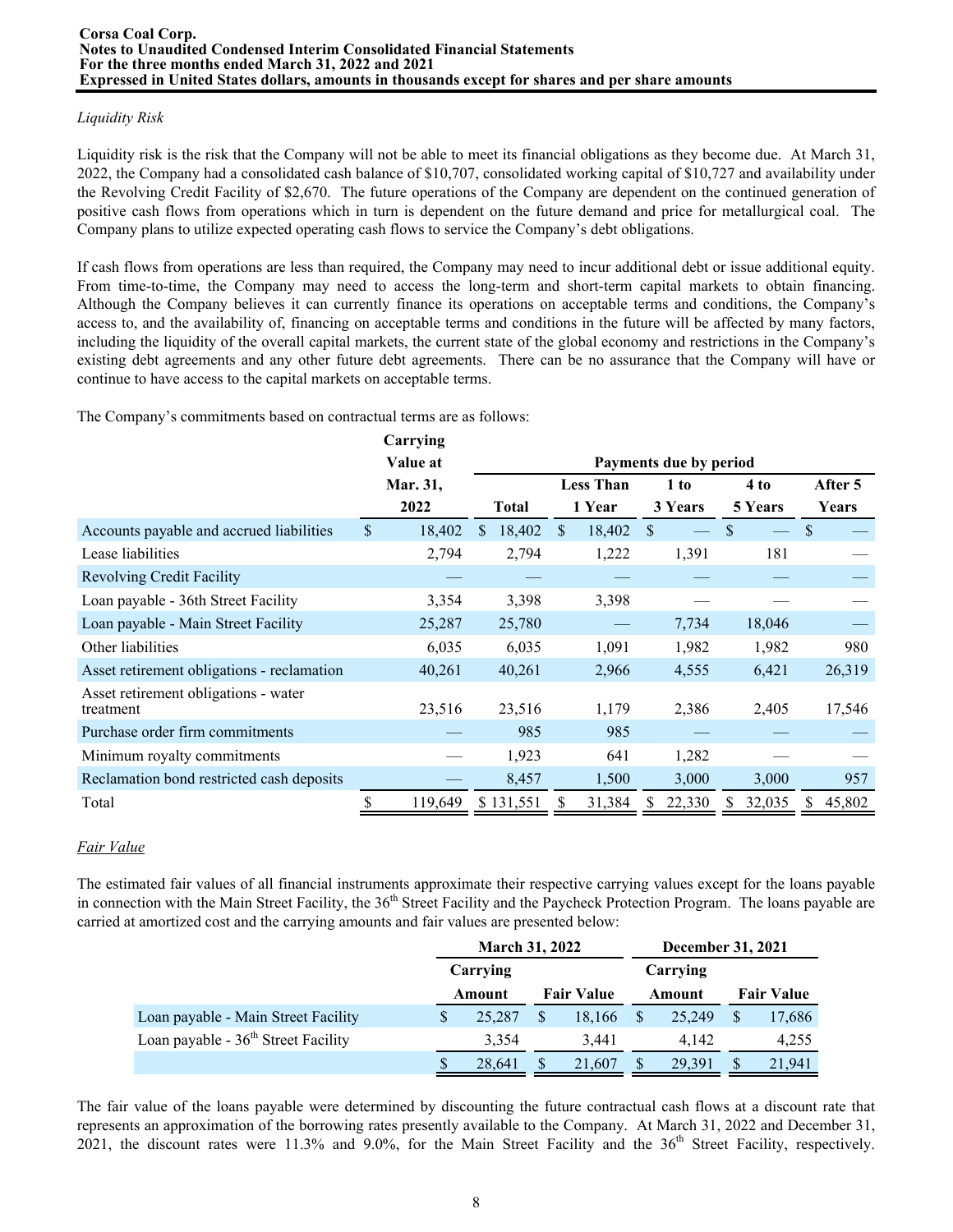Management's estimate of the fair value of the loans payable are classified as level 2 in the fair value hierarchy, as explained below.

### *Fair value hierarchy*

Fair value is the price that would be received to sell an asset or paid to transfer a liability in an ordinary transaction between market participants at the measurement date.

The fair value hierarchy categorizes into three levels the inputs in valuation techniques used to measure fair value. The fair value hierarchy gives the highest priority to quoted prices (unadjusted) in active markets for identical assets or liabilities (Level 1 inputs) and the lowest priority to unobservable inputs (Level 3 inputs).

Level 1 inputs are quoted market prices (unadjusted) in active markets for identical assets or liabilities that the entity can access at the measurement date.

Level 2 inputs are those other than quoted market prices in active markets, which are observable for the asset or liability, either directly or indirectly, such as inputs derived from market prices.

Level 3 inputs are unobservable inputs for the asset or liability.

The following table provides an analysis of the Company's financial instruments that are measured subsequent to initial recognition at fair value, grouped into Level 1 to 3 based on a degree to which the inputs used to determine the fair value are observable.

|                                       |   | <b>March 31, 2022</b> | December 31, 2021 |
|---------------------------------------|---|-----------------------|-------------------|
|                                       |   | <b>Level 1</b>        | <b>Level 1</b>    |
| Restricted cash                       | S | 12,206                | \$<br>11,917      |
| Restricted investments                |   |                       |                   |
| Debt securities                       |   | 6,336                 | 8,725             |
| Equity securities                     |   | 23,912                | 22,692            |
|                                       |   | 30,248                | 31,417            |
|                                       |   |                       |                   |
| Total restricted cash and investments |   | 42,454                | 43,334            |
|                                       |   |                       |                   |

At March 31, 2022 and December 31, 2021, the Company had no financial instruments which used Level 2 or 3 fair value measurements.

# **3. Accounts Receivable**

Accounts receivable consist of the following:

|                           |   | March 31, |      |        |  |
|---------------------------|---|-----------|------|--------|--|
|                           |   | 2022      | 2021 |        |  |
| Trade receivables         | S | 12,345    | \$   | 14,805 |  |
| Employee retention credit |   | 4.404     |      | 6,832  |  |
| Other                     |   | 63        |      | 73     |  |
|                           |   | 16,812    |      | 21,710 |  |

The Company has not recorded any allowance for credit losses for the periods presented.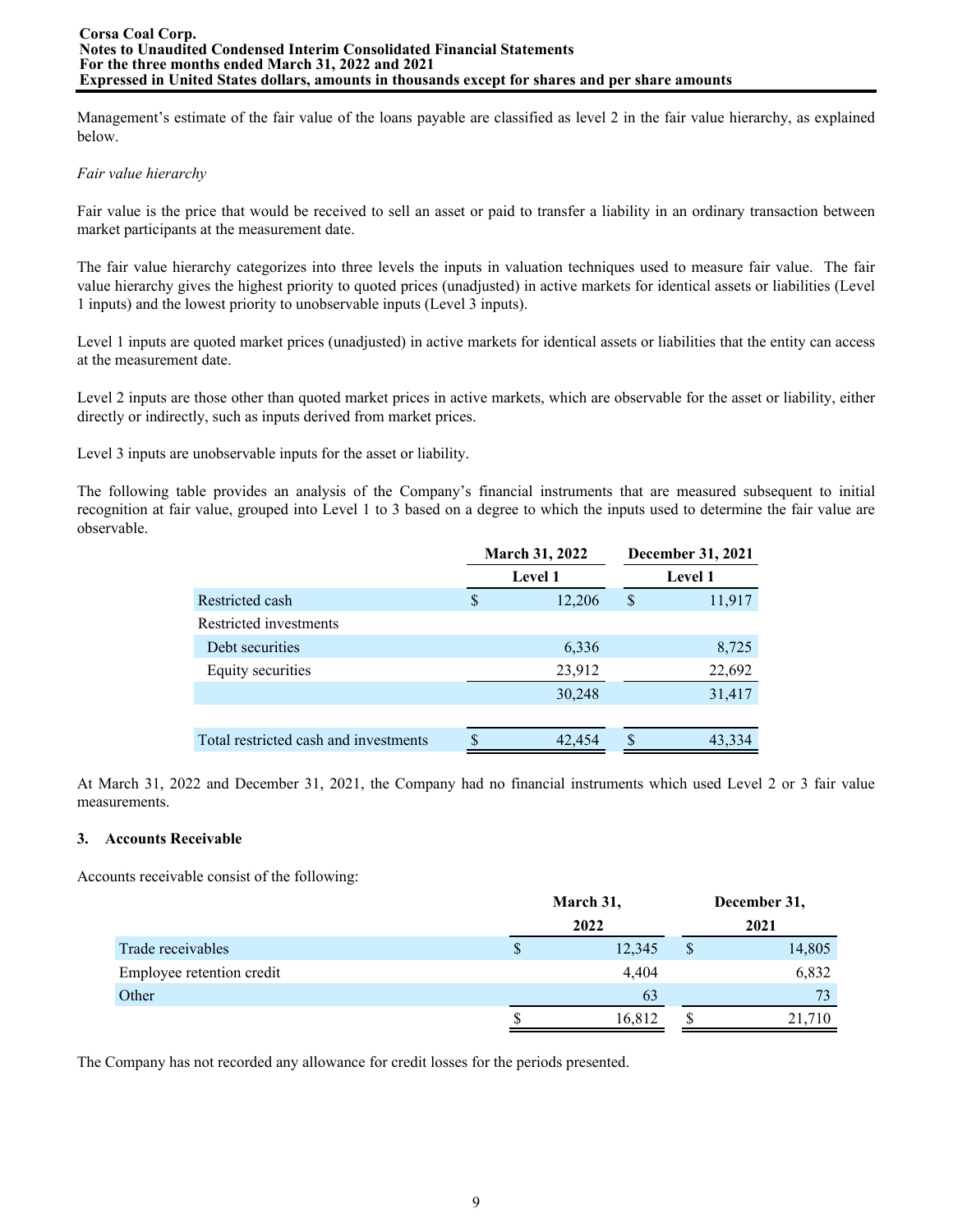# **4. Inventories**

Inventories consist of the following:

|                         | March 31,<br>2022 | December 31,<br>2021 |       |  |  |
|-------------------------|-------------------|----------------------|-------|--|--|
| Metallurgical coal      |                   |                      |       |  |  |
| Clean coal stockpiles   | \$<br>2,757       | \$                   | 2,843 |  |  |
| Raw coal stockpiles     | 1,004             |                      | 1,522 |  |  |
|                         | 3,761             |                      | 4,365 |  |  |
|                         |                   |                      |       |  |  |
| Parts and supplies, net | 4,869             |                      | 4,528 |  |  |
|                         | 8,630             |                      | 8,893 |  |  |

There was no net realizable value adjustment, measured as the inventory balances at full cost less net realizable value, for the three months ended March 31, 2022. The net realizable value adjustment for the three months ended March 31, 2021 was \$144. An obsolescence reserve of \$566 has been provided for the parts and supplies inventory at March 31, 2022 and December 31, 2021.

# **5. Restricted Cash and Investments**

Restricted cash and investments consists of the following:

|                           |    |          |   | <b>March 31, 2022</b> |              |                   |          |              | December 31, 2021 |   |                   |              |                   |              |  |
|---------------------------|----|----------|---|-----------------------|--------------|-------------------|----------|--------------|-------------------|---|-------------------|--------------|-------------------|--------------|--|
|                           |    |          |   | Debt                  |              | Equity            |          |              |                   |   | Debt              |              | <b>Equity</b>     |              |  |
|                           |    | Cash     |   | <b>Securities</b>     |              | <b>Securities</b> | Total    |              | Cash              |   | <b>Securities</b> |              | <b>Securities</b> | <b>Total</b> |  |
| Water treatment (a)       | S. | 320      | S | 5.956                 | <sup>S</sup> | 23,478            | \$29,754 | $\mathbb{S}$ | 400               | S | 8,341             | $\mathbb{S}$ | 22,232            | \$30.973     |  |
| Reclamation bonds (b)     |    | 8,010    |   | 369                   |              | 34                | 8,413    |              | 7,640             |   | 373               |              | 37                | 8,050        |  |
| Workers' compensation (c) |    | 3,876    |   |                       |              | 400               | 4,276    |              | 3,877             |   |                   |              | 423               | 4,300        |  |
| Other restricted deposits |    |          |   | 11                    |              |                   | 11       |              |                   |   | 11                |              |                   |              |  |
|                           |    | \$12,206 |   | 6,336                 | <sup>S</sup> | 23,912            | \$42,454 |              | \$11,917          | S | 8,725             | $\mathbb{S}$ | 22,692            | \$43,334     |  |

- (a) The Company has signed certain agreements with U.S. environmental and regulatory agencies which require the perpetual monitoring and treatment of water in areas where the Company is operating or has operated in the past. As a result of these agreements, the Company was required to establish separate trust funds to ensure water treatment activities would continue after the Company ceased operating in the affected areas. The cash is either held or invested in debt and equity securities and income earned on such funds, under certain circumstances, may be used by the Company to pay for certain water treatment costs once the trust funds have been fully funded. At March 31, 2022, all of the water treatment trusts were fully funded.
- (b) The Company is required to post bonds to ensure reclamation is completed on its mining properties as required under U.S. state and federal regulations. The Company has agreements with insurers to provide these bonds. The cash collateral is held or invested in certificates of deposit, that are insured by the U.S. Federal Deposit Insurance Corporation, or in debt and equity security investments. The Company is required to increase the level of cash collateral over time to reach the target set by the surety of 25% of the issued bond amount. The collateral increase will be funded by quarterly installment payments of \$375.
- (c) The Company has established separate trust funds with its insurance carriers to pay potential awards and claims related to workers' compensation.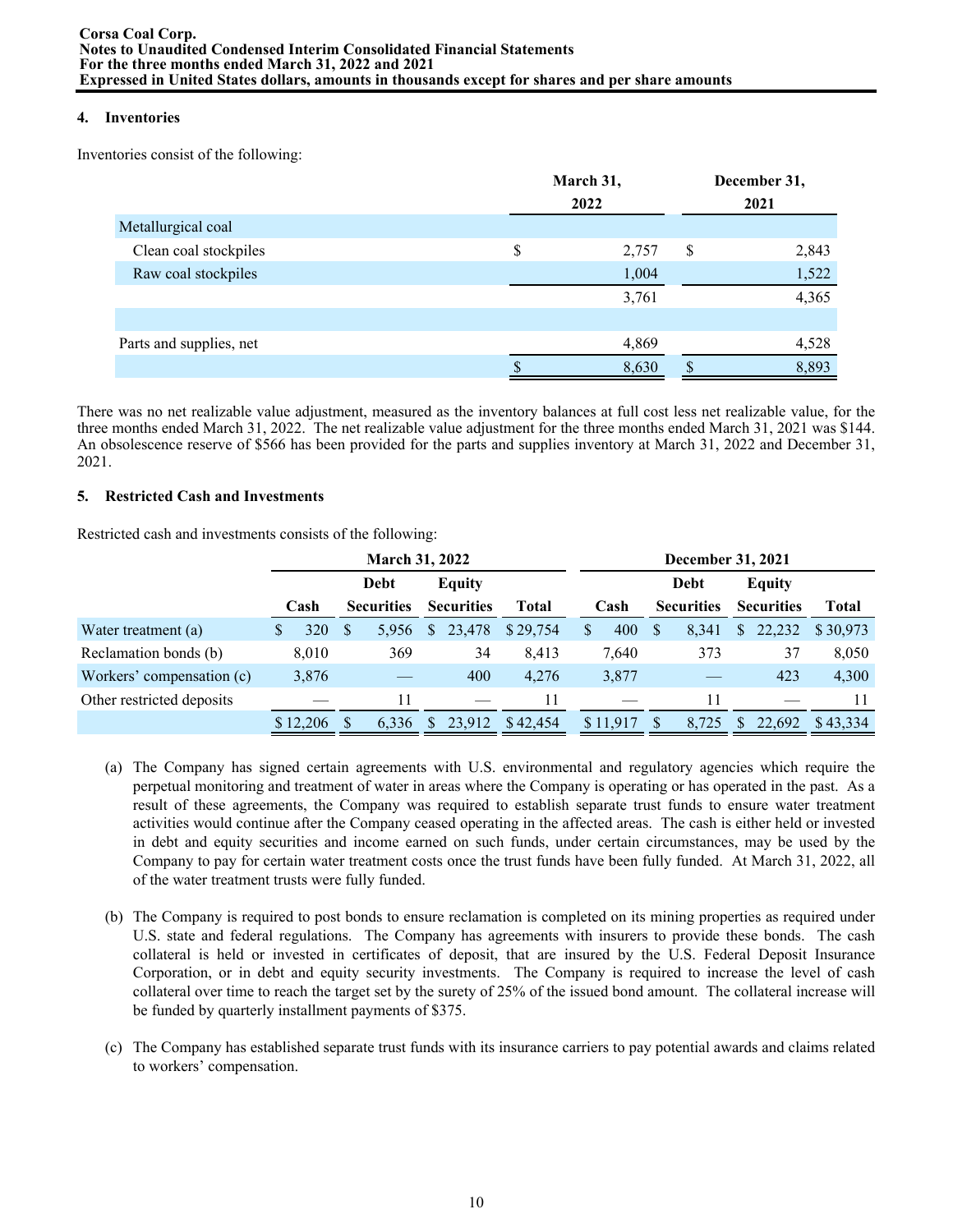### **6. Property, Plant and Equipment, net**

Property, plant and equipment consists of the following:

|                                                       |               | <b>Mineral</b> |               | <b>Plant</b> and |               |              |
|-------------------------------------------------------|---------------|----------------|---------------|------------------|---------------|--------------|
|                                                       |               | Properties (a) |               | Equipment        |               | <b>Total</b> |
| Cost                                                  |               |                |               |                  |               |              |
| Balance - January 1, 2021                             | \$            | 161,855        | $\mathbb{S}$  | 154,835          | \$            | 316,690      |
| <b>Additions</b>                                      |               |                |               | 8,117            |               | 8,117        |
| Capitalized development costs                         |               | 968            |               |                  |               | 968          |
| Change in reclamation provision                       |               | 3,828          |               |                  |               | 3,828        |
| Disposals                                             |               |                |               | (9, 742)         |               | (9, 742)     |
| <b>Balance - December 31, 2021</b>                    |               | 166,651        |               | 153,210          |               | 319,861      |
| <b>Additions</b>                                      |               |                |               | 902              |               | 902          |
| Capitalized development costs                         |               | 100            |               |                  |               | 100          |
| Change in reclamation provision                       |               |                |               | (53)             |               | (53)         |
| Disposals                                             |               |                |               | (546)            |               | (546)        |
| Balance - March 31, 2022                              | \$            | 166,751        | \$            | 153,513          | \$            | 320,264      |
|                                                       |               |                |               |                  |               |              |
| <b>Accumulated Amortization and Impairment Losses</b> |               |                |               |                  |               |              |
| Balance - January 1, 2021                             | $\mathsf{\$}$ | (67, 140)      | $\mathcal{S}$ | (124, 130)       | $\mathcal{S}$ | (191, 270)   |
| Amortization                                          |               | (6,589)        |               | (9, 562)         |               | (16, 151)    |
| Disposals                                             |               |                |               | 9,668            |               | 9,668        |
| Balance - December 31, 2021                           |               | (73, 729)      |               | (124, 024)       |               | (197, 753)   |
| Amortization                                          |               | (845)          |               | (2,148)          |               | (2,993)      |
| Disposals                                             |               |                |               | 489              |               | 489          |
| Balance - March 31, 2022                              | $\mathcal{S}$ | (74, 574)      | $\mathsf{\$}$ | (125, 683)       | $\mathcal{S}$ | (200, 257)   |
|                                                       |               |                |               |                  |               |              |
| <b>Net Book Value</b>                                 |               |                |               |                  |               |              |
| December 31, 2021                                     | \$            | 92,922         | \$            | 29,186           | \$            | 122,108      |
| March 31, 2022                                        | \$            | 92,177         | \$            | 27,830           | \$            | 120,007      |

(a) Mineral properties include the cost of obtaining the mineral and surface rights required to conduct mining operations. The two types of lease rights in the states of Maryland and Pennsylvania are surface rights, which provide access to the surface of a specific property, and mineral rights, which provide the right to extract the minerals from a specific property. The Company either purchases outright or leases these rights from various owners specific to each property. Mineral and surface rights which are leased are subject to royalty payments to the various owners based on the tons of coal extracted from that specific property. Royalty rates on leased mineral rights can range from 5% to 16%, although they typically range from 6% to 7%, of the selling price of the coal. Mineral and surface rights which are owned by the Company are not subject to royalties. The net book value of mineral properties that are not in production at March 31, 2022 and December 31, 2021 was \$24,832 and \$24,732, respectively.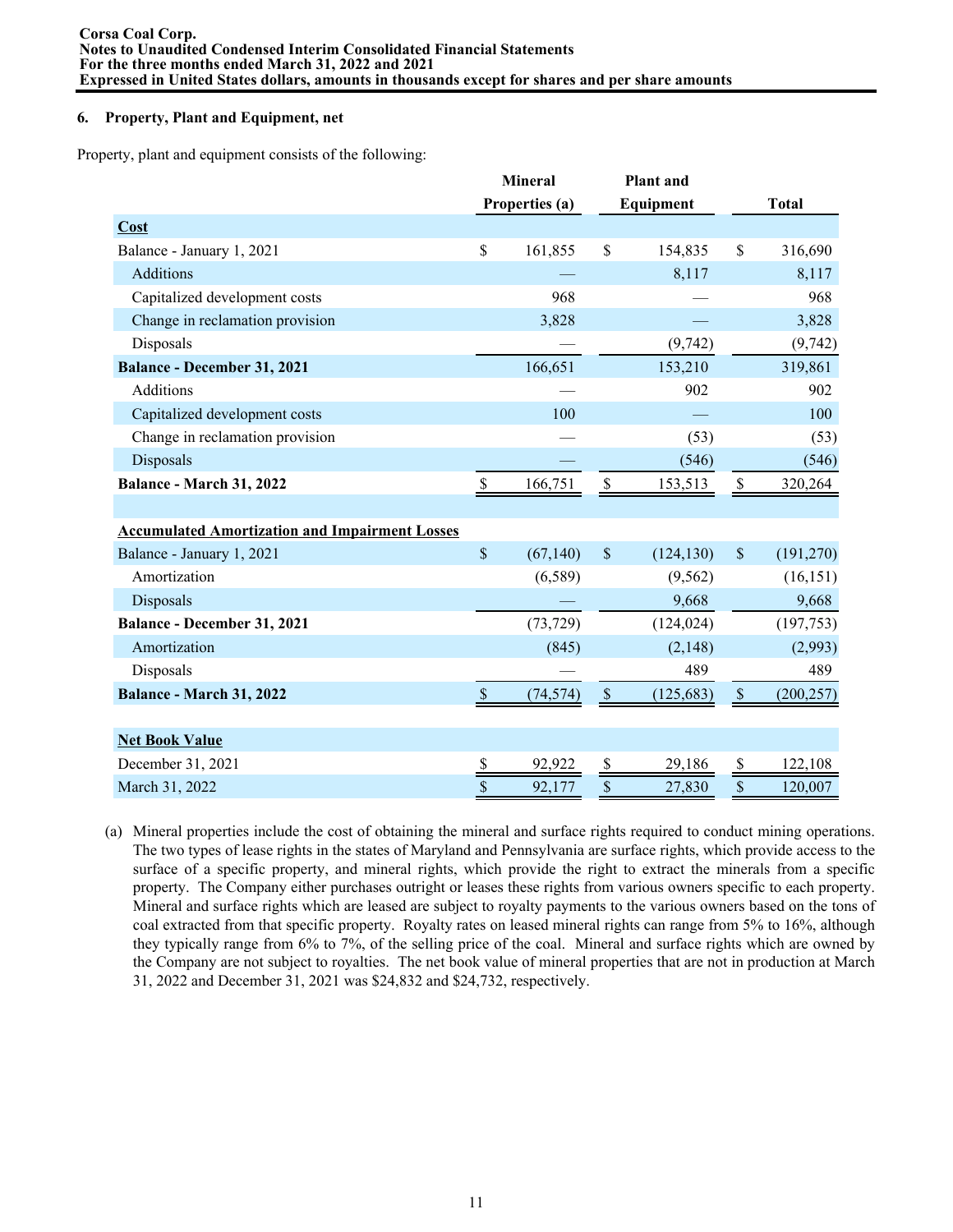# **7. Accounts Payable and Accrued Liabilities**

Accounts payable and accrued liabilities consists of the following:

|                           | March 31, |        |      | December 31, |  |
|---------------------------|-----------|--------|------|--------------|--|
|                           | 2022      |        | 2021 |              |  |
| Trade payables            | \$        | 9,003  | \$   | 8,628        |  |
| Purchased coal payables   |           | 1,039  |      | 6,781        |  |
| Freight payables          |           | 1,175  |      | 1,644        |  |
| Other accrued liabilities |           | 7,185  |      | 5,785        |  |
|                           |           | 18,402 |      | 22,838       |  |

### **8. Lease Liabilities**

Lease liabilities consists of the following:

|                                    |                      |                      | March 31, |      | December 31, |  |
|------------------------------------|----------------------|----------------------|-----------|------|--------------|--|
|                                    | <b>Interest Rate</b> | <b>Maturity</b>      | 2022      | 2021 |              |  |
| Equipment - Preparation Plant (a)  | $11.0\%$             | September 2023       | 463       |      | 532          |  |
| Equipment - Surface                | 2.5% to $11\%$       | May 2022 - Aug. 2026 | 2,319     |      | 2,588        |  |
| Equipment - Information Technology | 11.0%                | <b>July 2023</b>     | 12        |      | 15           |  |
| Balance, end of year               |                      |                      | 2.794     |      | 3,135        |  |
| Less: Current portion              |                      |                      | (1,222)   |      | (1,255)      |  |
| Total long-term lease liabilities  |                      |                      | 1,572     |      | 1,880        |  |

(a) Contingent rent related to these lease obligations is payable if the equipment exceeds certain operating levels. The contingent rent recognized in the three months ended March 31, 2022 and 2021 increased expense by \$121 and decreased expense by \$20, respectively. Contingent rent is included in cost of sales in the condensed interim consolidated statements of operations and comprehensive income (loss).

Lease liabilities and minimum lease payments at March 31, 2022 are as follows:

| Less than 1 year                    | S | 1,432 |
|-------------------------------------|---|-------|
| 1-3 years                           |   | 1,507 |
| 4-5 years                           |   | 184   |
| Thereafter                          |   |       |
| Total payments                      |   | 3,123 |
| Less: Amounts representing interest |   | (329) |
| Total finance lease obligations     |   |       |

For the three months ended March 31, 2022 and 2021, interest expense, which is included in finance expense in the condensed interim consolidated statements of operations and comprehensive income (loss) and total cash outflows related to lease liabilities were as follows:

#### **For the three months ended**

|                                                  | March 31, |      |
|--------------------------------------------------|-----------|------|
|                                                  | 2022      | 2021 |
| Interest expense related to lease liabilities    | 73 S      | 110  |
| Total cash outflows related to lease liabilities | 414 S     | 448  |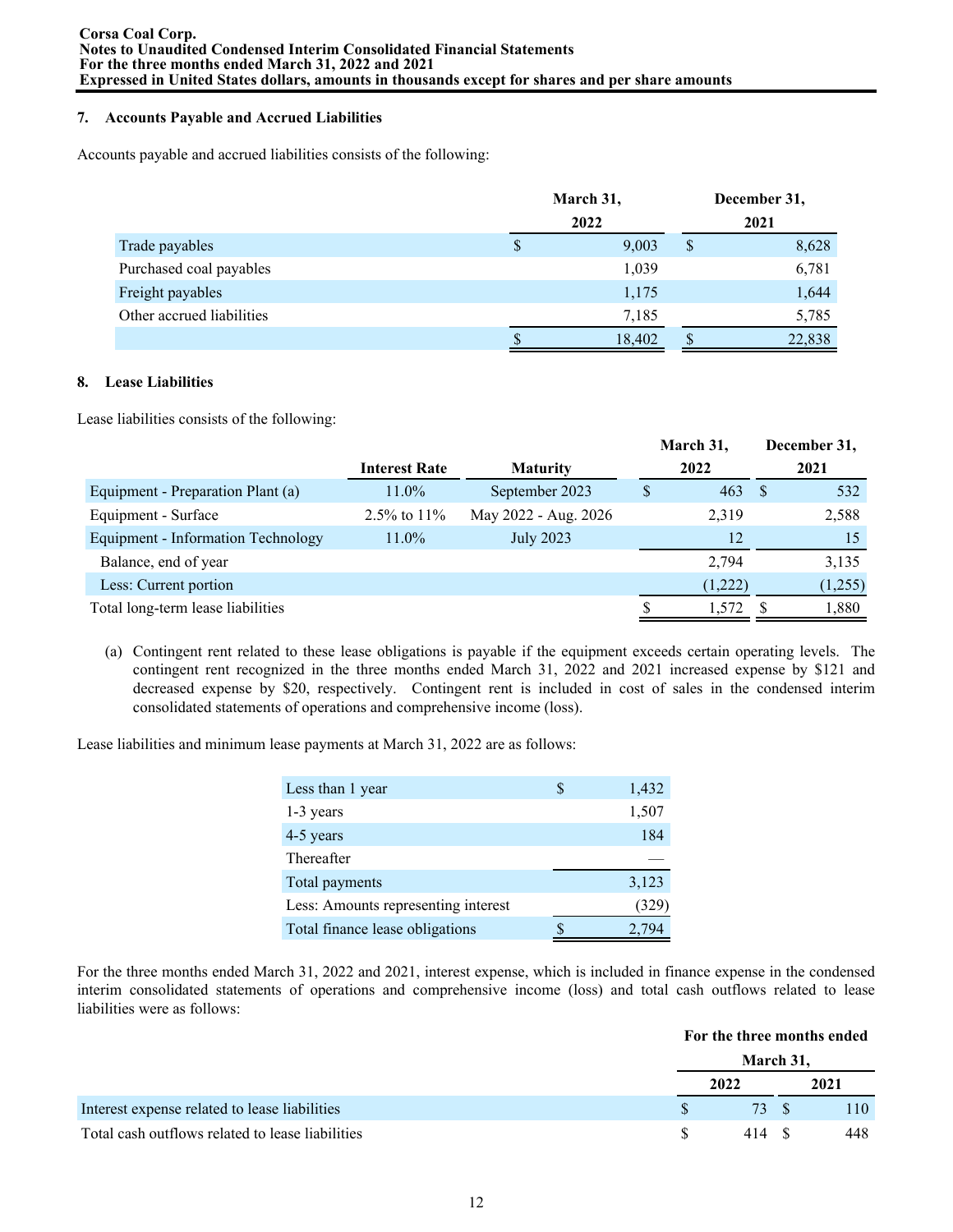The expense relating to leases of low value assets was not material.

Right-of-use assets, which are included in property, plant and equipment, net, in the consolidated balance sheets, consist of the following:

|                                 | Equipment |              |    |              |               |                |               |      |              |              |
|---------------------------------|-----------|--------------|----|--------------|---------------|----------------|---------------|------|--------------|--------------|
|                                 |           | <b>Plant</b> |    | <b>Plant</b> |               | <b>Surface</b> |               | IT   |              | <b>Total</b> |
| <b>Gross Right-of-Use Asset</b> |           |              |    |              |               |                |               |      |              |              |
| Balance – January 1, 2021       | \$        | 1,696        | \$ | 2,200        | \$            | 4,302          | $\mathsf{\$}$ | 37   | \$           | 8,235        |
| Additions                       |           |              |    |              |               | 481            |               |      |              | 481          |
| Lease expiration                |           | (1,696)      |    |              |               |                |               |      |              | (1,696)      |
| Balance – December 31, 2021     |           |              |    | 2,200        |               | 4,783          |               | 37   |              | 7,020        |
| <b>Additions</b>                |           |              |    |              |               |                |               |      |              |              |
| Balance – March 31, 2022        |           |              | \$ | 2,200        | <sup>\$</sup> | 4,783          | \$            | 37   | \$           | 7,020        |
|                                 |           |              |    |              |               |                |               |      |              |              |
| <b>Accumulated Amortization</b> |           |              |    |              |               |                |               |      |              |              |
| Balance – January 1, 2021       | \$        | (1,356)      | \$ | (1,029)      | \$            | (1,289)        | $\mathbb{S}$  | (18) | \$           | (3,692)      |
| Amortization                    |           | (340)        |    | (426)        |               | (985)          |               | (7)  |              | (1,758)      |
| Lease expiration                |           | 1,696        |    |              |               |                |               |      |              | 1,696        |
| Balance – December 31, 2021     |           |              |    | (1, 455)     |               | (2,274)        |               | (25) |              | (3,754)      |
| Amortization                    |           |              |    | (106)        |               | (258)          |               | (2)  |              | (366)        |
| Balance – March 31, 2022        | \$        |              | \$ | (1, 561)     | $\mathbb{S}$  | (2, 532)       | $\mathcal{S}$ | (27) | $\mathbb{S}$ | (4,120)      |
|                                 |           |              |    |              |               |                |               |      |              |              |
| <b>Net Book Value</b>           |           |              |    |              |               |                |               |      |              |              |
| December 31, 2021               |           |              |    | 745          |               | 2,509          |               | 12   |              | 3,266        |
| March 31, 2022                  |           |              |    | 639          |               | 2,251          | S             | 10   |              | 2,900        |
|                                 |           |              |    |              |               |                |               |      |              |              |

For the three months ended March 31, 2022 and 2021, amortization expense of \$366 and \$432, respectively, related to the rightof-use assets, is included in cost of sales in the condensed interim consolidated statements of operations and comprehensive income (loss).

# **9. Debt**

# **Revolving Credit Facility**

On August 16, 2019, certain wholly-owned subsidiaries of the Company, as borrowers, entered into a three-year credit and security agreement (the "Credit Agreement") with KeyBank National Association ("KeyBank") for up to \$25 million and which was reduced to \$5 million in December 2020 in connection with an amendment thereto (the "Revolving Credit Facility"). The Revolving Credit Facility bears interest at London Inter-Bank Offered Rate ("LIBOR") plus 350 basis points or the Base Rate plus 150 basis points. The Base Rate is the rate per annum equal to the highest of (i) the rate of interest established by KeyBank, from time-to-time, as its "prime rate," (ii) the Federal Funds Effective Rate, as defined in the Credit Agreement, in effect from time-to-time plus  $\frac{1}{2}$  of 1% per annum, and (iii) 100 basis points in excess of LIBOR for loans with an interest period of one month. The Revolving Credit Facility also includes a 0.50% unused facility fee. The Revolving Credit Facility contains customary financial covenants which were amended in December 2020 to align with the financial covenants of the Main Street Loan Facility (as defined below). The Revolving Credit Facility is secured against all currently owned and after acquired tangible and intangible assets of the borrowers and the guarantor. At March 31, 2022, the Company had no outstanding borrowings on the Revolving Credit Facility, a letter of credit had been issued to support historical workers compensation claims in the amount of \$890 and the Company had additional availability to borrow \$2,670. Total liquidity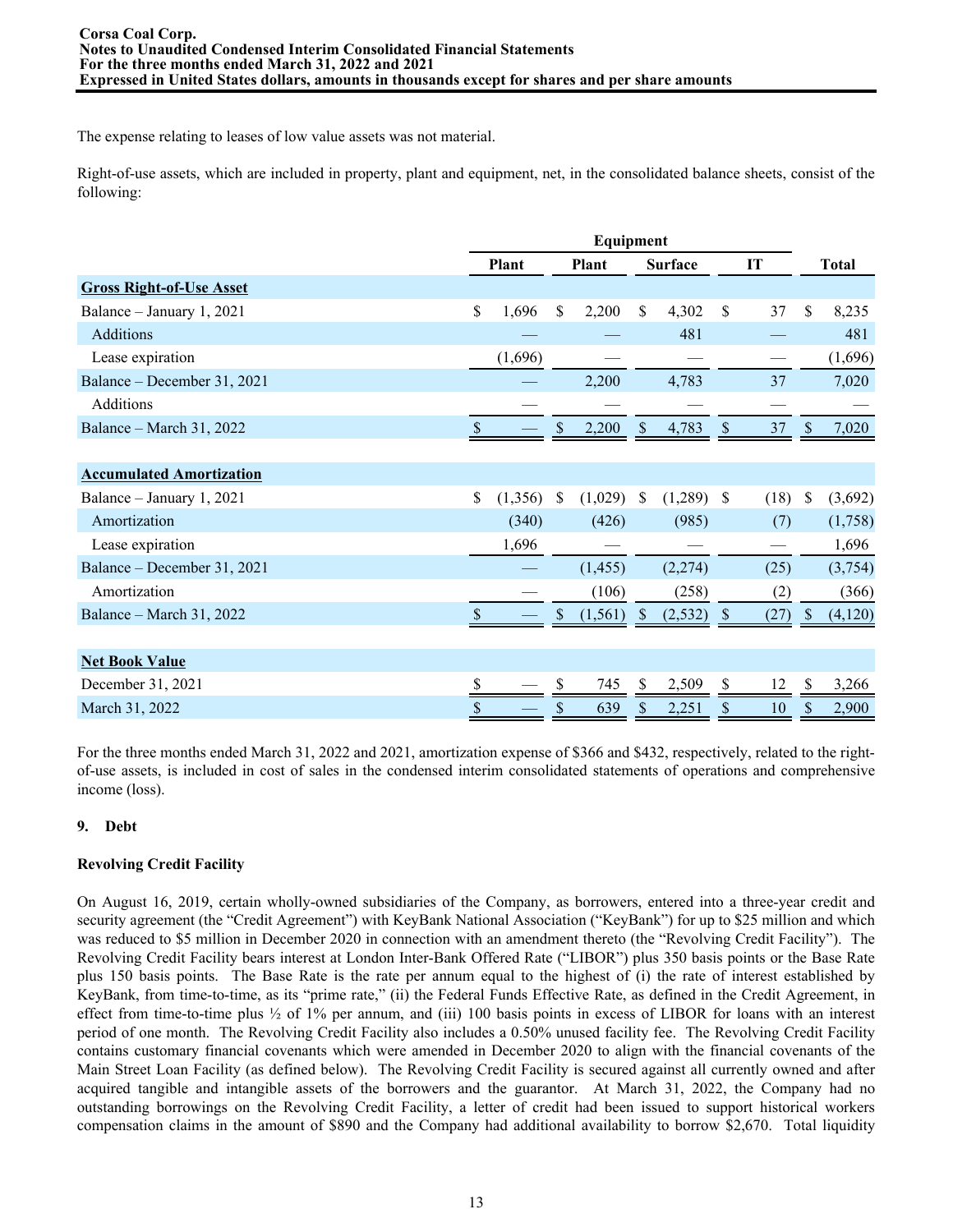under the Revolving Credit Facility is subject to certain restrictions which include, among others, a percentage of accounts receivable and coal inventory. The Company was in compliance with all financial covenants at March 31, 2022.

# **Loan Payable - 36th Street Facility**

On August 16, 2019, Wilson Creek Holdings, Inc. ("WCH"), as lessee, and the Company along with all of the subsidiaries of WCH, as guarantors, entered into a lease financing agreement with Key Equipment Finance, as lessor and assignor, and 36<sup>th</sup> Street Capital Partners, LLC, as assignee, for the sale and leaseback of various coal mining equipment (the "Leased Property") for a funding amount of \$12 million (the "36<sup>th</sup> Street Facility" and together with the Revolving Credit Facility, the "Credit Facilities"). The  $36<sup>th</sup>$  Street Facility has an effective interest rate of 9.50%, a lease term of 48 months and contains customary financial covenants which were amended in December 2020 to align with the financial covenants of the Main Street Facility. The 36<sup>th</sup> Street Facility is secured by the Leased Property. The Company was in compliance with all financial covenants at March 31, 2022.

# **Loan Payable - Main Street Facility**

On December 14, 2020, certain wholly-owned subsidiaries of the Company, as borrowers, entered into a five-year secured term loan with KeyBank for \$25 million (the "Main Street Facility") through the Main Street Lending Program established by the board of governors of the U.S. Federal Reserve System. Under this program, lending is facilitated through a special purpose vehicle established by the Federal Reserve Bank of Boston which committed to purchase, on December 21, 2020, a participation interest equal to 95% of the Main Street Facility. The Main Street Facility bears interest, payable monthly, at LIBOR plus 3.00% and contains customary financial covenants as well as affirmative and negative covenants, including covenants that would restrict the ability to pay dividends, make distributions and transfer funds to the Canadian parent entity. The Main Street Facility is repayable on each of the third and fourth anniversaries of the closing date of the Main Street Facility in an amount equal to 15% of the principal amount, with the remaining balance due in full on the fifth anniversary of the closing date and is pre-payable at any time without any premium or penalty. The Main Street Facility is secured against certain real and personal property of the borrowers. The borrowers were in compliance with all financial covenants at March 31, 2022.

**36th Street Facility Main Street Facility Unamortized Unamortized Principal Discount Total Principal Discount Total Total** Balance - January 1, 2021 \$ 8,372 \$ (90) \$ 8,282 \$ 25,020 \$ (714) \$ 24,306 \$ 32,588 Accrued interest 604 — 604 800 — 800 1,404 Interest paid  $(604)$   $(604)$   $(604)$   $(604)$ Amortization of discount — 35 35 — 143 143 178 Principal repayment  $(4,175)$   $(4,175)$   $(4,175)$ Balance - December 31, 2021 \$ 4,197 \$ (55) \$ 4,142 \$ 25,820 \$ (571) \$ 25,249 \$ 29,391

|                                        |           | 36 <sup>th</sup> Street Facility |              | <b>Main Street Facility</b> |                    |   |                 |    |        |   |              |
|----------------------------------------|-----------|----------------------------------|--------------|-----------------------------|--------------------|---|-----------------|----|--------|---|--------------|
|                                        |           | <b>Unamortized</b>               |              |                             | <b>Unamortized</b> |   |                 |    |        |   |              |
|                                        | Principal | <b>Discount</b>                  | <b>Total</b> |                             | Principal          |   | <b>Discount</b> |    | Total  |   | <b>Total</b> |
| Balance - January 1, 2022              | 4,197     | (55)                             | 4,142        | ς                           | 25,820             | S | (571)           | S. | 25,249 | S | 29,391       |
| Accrued interest                       | 98        |                                  | 98           |                             | 204                |   |                 |    | 204    |   | 302          |
| Interest paid                          | (98)      |                                  | (98)         |                             | (201)              |   |                 |    | (201)  |   | (299)        |
| Amortization of discount (note)<br>17) |           | 11                               | 11           |                             |                    |   | 35              |    | 35     |   | 46           |
| Principal repayment                    | (799)     |                                  | (799)        |                             |                    |   |                 |    |        |   | (799)        |
| Balance - March 31, 2022               | 3,398     | (44)                             | 3,354        |                             | 25,823             |   | (536)           | S. | 25,287 |   | 28,641       |
| Less: current portion                  | (3,398)   | 44                               | (3,354)      |                             |                    |   |                 |    |        |   | (3, 354)     |
| Total long-term loan payable           |           |                                  |              |                             | 25,823             |   | (536)           | S. | 25,287 |   | 25,287       |

The changes in the loan payable balance are as follows: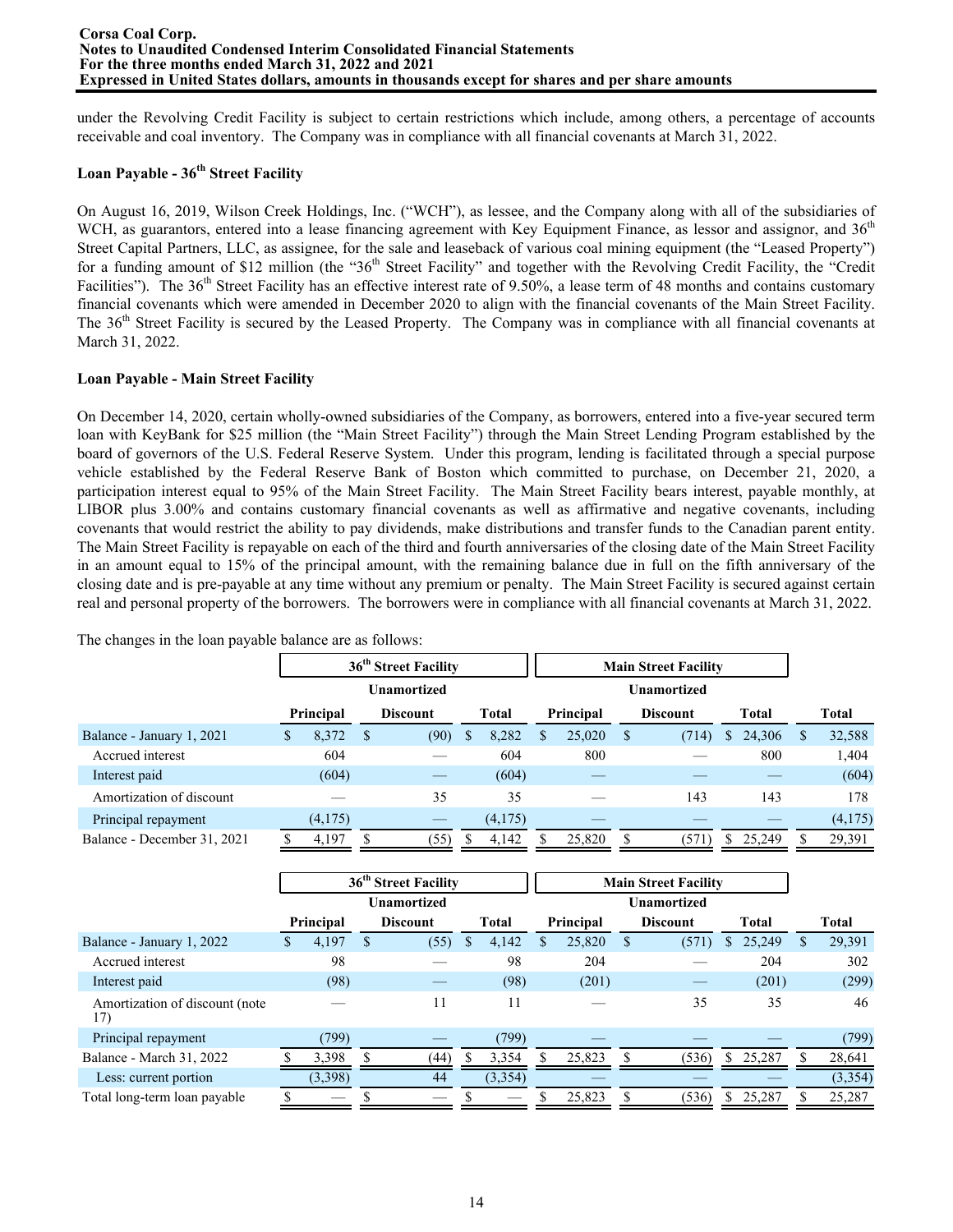# **10. Other Liabilities**

Other liabilities consist of the following:

|                                     |      | March 31, | December 31, |         |  |  |  |
|-------------------------------------|------|-----------|--------------|---------|--|--|--|
|                                     | 2022 | 2021      |              |         |  |  |  |
| Workers' compensation provision (a) | S    | 5.935     | S            | 6,266   |  |  |  |
| Other $(b)$                         |      | 100       |              | 59      |  |  |  |
|                                     |      | 6,035     |              | 6,325   |  |  |  |
| Less: current portion               |      | (1,091)   |              | (1,070) |  |  |  |
| <b>Total Other Liabilities</b>      |      | 4.944     |              | 5,255   |  |  |  |

- (a) The provision relates to workers' compensation and occupational disease claims that have not yet been paid by the Company. The estimates use an actuarial valuation approach based on historical claims and known events, where such estimates may differ materially from the estimates used herein. The balance that is expected to be settled within the next twelve months is \$991. The Company has established separate trust funds with its insurance carriers to pay potential awards and claims related to workers' compensation claims (note 5).
- (b) Other includes various accruals based on management's best estimate of other matters, all of which are expected to be settled within the next twelve months.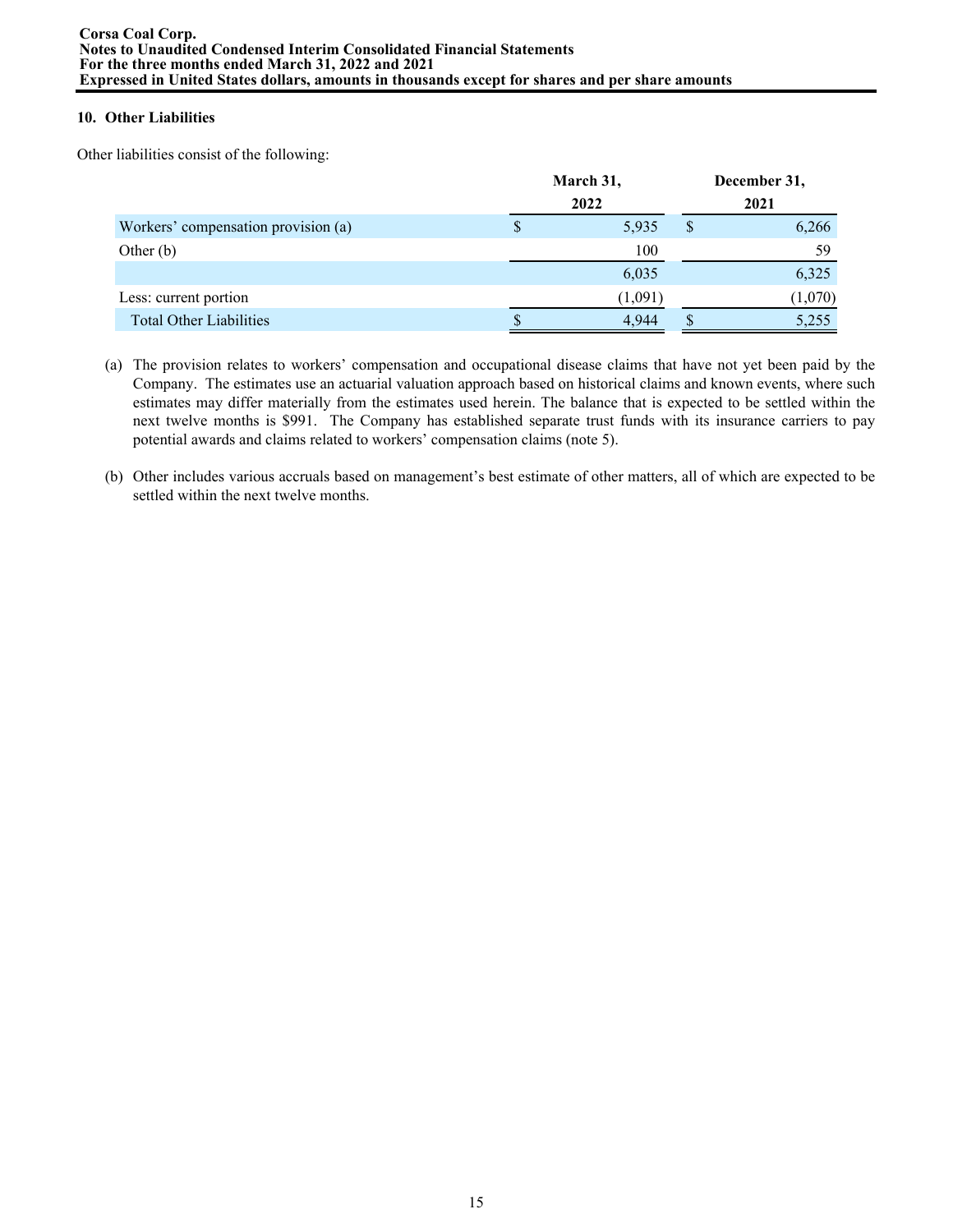### **11. Reclamation and Water Treatment Provision**

The Company's reclamation and water treatment provision arises from its obligations to undertake site reclamation and remediation as well as certain water treatment activities in connection with its historical operations.

The changes to the reclamation and water treatment provision were as follows:

|                                                     | <b>Site</b><br>Water |                        |                           |                       |                           |              |
|-----------------------------------------------------|----------------------|------------------------|---------------------------|-----------------------|---------------------------|--------------|
|                                                     |                      | <b>Reclamation and</b> |                           | <b>Treatment</b>      |                           |              |
|                                                     |                      | <b>Remediation (a)</b> |                           | <b>Obligation</b> (b) |                           | <b>Total</b> |
| Balance - January 1, 2021                           | $\mathsf{\$}$        | 36,909                 | $\mathsf{\$}$             | 30,600                | $\mathsf{\$}$             | 67,509       |
|                                                     |                      |                        |                           |                       |                           |              |
| Costs incurred                                      |                      | (1,758)                |                           | (2,297)               |                           | (4,055)      |
| Change in estimate                                  |                      | 5,053                  |                           | (4, 535)              |                           | 518          |
| Accretion expense                                   |                      | 293                    |                           | 261                   |                           | 554          |
|                                                     |                      | 3,588                  |                           | (6, 571)              |                           | (2,983)      |
|                                                     |                      |                        |                           |                       |                           |              |
| Balance - December 31, 2021                         | \$                   | 40,497                 | \$                        | 24,029                | $\mathsf{\$}$             | 64,526       |
|                                                     |                      |                        |                           |                       |                           |              |
| Costs incurred                                      |                      | (318)                  |                           | (600)                 |                           | (918)        |
| Change in estimate                                  |                      | (53)                   |                           |                       |                           | (53)         |
| Accretion expense (note 17)                         |                      | 135                    |                           | 87                    |                           | 222          |
|                                                     |                      | (236)                  |                           | (513)                 |                           | (749)        |
|                                                     |                      |                        |                           |                       |                           |              |
| Balance - March 31, 2022                            | $\mathbf{\hat{S}}$   | 40,261                 | $\mathsf{\$}$             | 23,516                | $\mathsf{\$}$             | 63,777       |
|                                                     |                      |                        |                           |                       |                           |              |
| Less: current portion                               |                      | (2,966)                |                           | (1,179)               |                           | (4,145)      |
| Long-Term Reclamation and Water Treatment Provision | \$                   | 37,295                 | $\boldsymbol{\mathsf{S}}$ | 22,337                | $\$$                      | 59,632       |
|                                                     |                      |                        |                           |                       |                           |              |
| Estimated costs (undiscounted cash flow basis)      | S                    | 38,701                 | \$                        | 22,604                | $\boldsymbol{\mathsf{S}}$ | 61,305       |
| End of reclamation period                           |                      | $1-21$ years           |                           | Perpetual             |                           |              |
| Discount rate                                       |                      | 0.39%-1.94%            |                           | 0.39%-1.94%           |                           |              |
| Inflation rate                                      |                      | 2.0%                   |                           | 2.0%                  |                           |              |

- (a) Site reclamation and remediation
	- (i) The current portion represents the amount of costs expected to be incurred by the Company within one year from March 31, 2022.
	- (ii) At March 31, 2022, the Company had \$64,590 in surety bonds outstanding to secure reclamation obligations.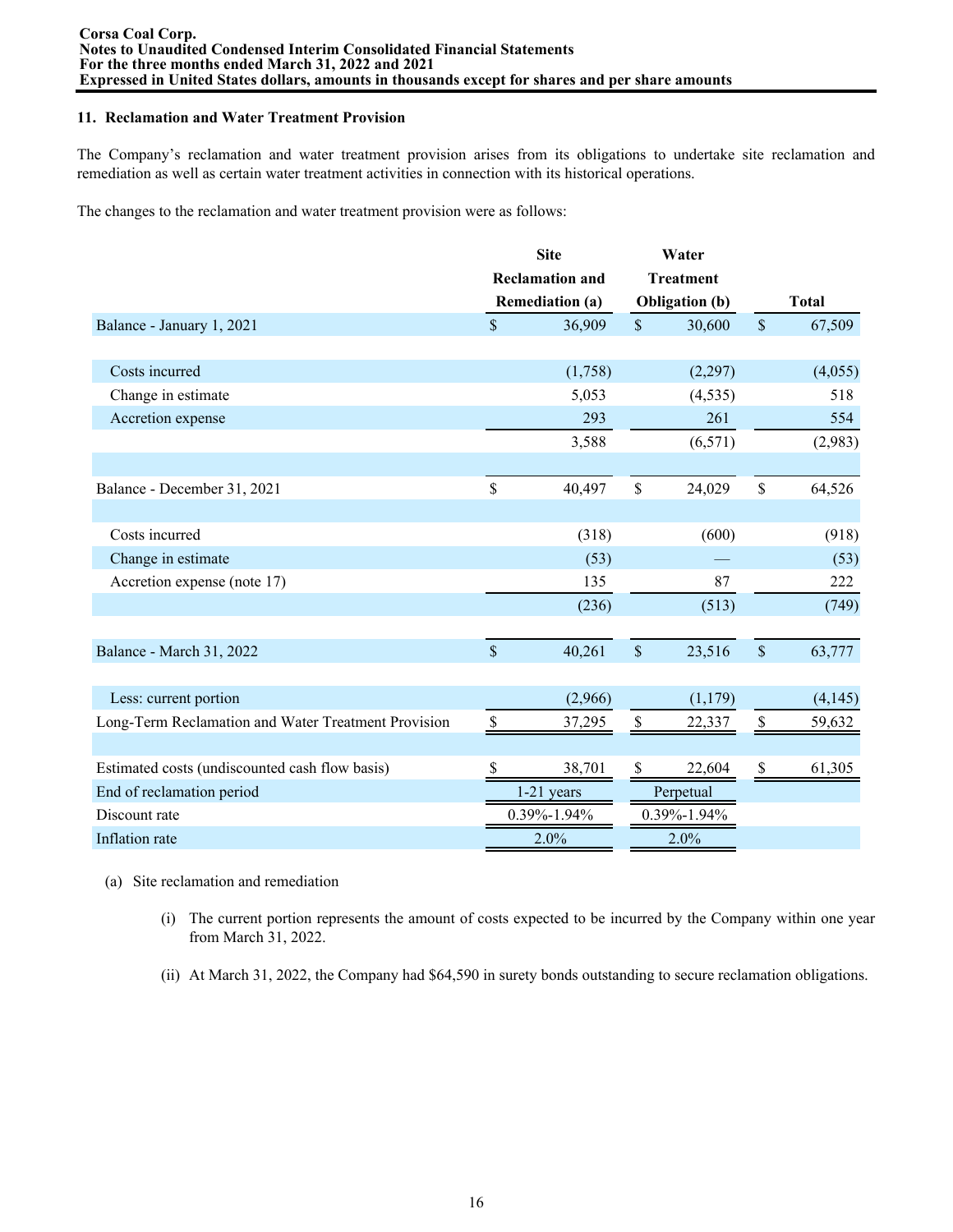### (b) Water treatment obligation

The Company has signed certain agreements with U.S. environmental and regulatory agencies which require the monitoring and treatment of water in areas where the Company is operating or has operated in the past. The Company has the obligation to fund such water treatment activities and has recorded a provision for the total expected costs of such water treatment.

Water treatment costs incurred are offset against the water treatment provision. At each reporting period, the Company makes a determination of the estimated costs of water treatment using assumptions effective as of the end of the reporting period. The change in estimate within the reporting period is charged to cost of sales.

Certain factors may cause the expected water treatment costs to vary materially from the estimates included herein, including, but not limited to, changes in water quality and changes in laws and regulations. The estimates used herein represent management's best estimates as of the end of the reporting period.

The Company is required to maintain separate trust funds to ensure water treatment activities would continue after the Company ceased operating in the affected areas. The cash is invested in debt and equity securities and income earned on such funds, under certain circumstances, may be used by the Company to pay for certain water treatment costs once the trust funds have been fully funded. See note  $5(a)$  for a further description of the water treatment trust funds.

The current portion represents the amount of costs expected to be incurred by the Company within one year from March 31, 2022.

# **12. Share Capital**

The authorized capital of the Company consists of an unlimited number of Common Shares without par value and an unlimited number of preferred shares issuable in series, with such rights, privileges, restrictions and conditions as the Board of Directors of the Company may determine from time to time. At March 31, 2022 and December 31, 2021, the Company had 103,275,076 Common Shares outstanding and no preferred shares outstanding.

# **Shareholder Rights Plan**

On December 17, 2021, the Company adopted a shareholder rights plan (the "Rights Plan") with immediate effect. The adoption of the Rights Plan is intended to ensure, to the extent possible, that all shareholders of the Company are treated fairly in connection with any take-over bid for Corsa's common shares and to protect against acquisitions of control of Corsa through purchases of common shares that are exempt from applicable Canadian take-over bid rules, also referred to as "creeping" takeover bids. The Rights Plan is substantially similar to shareholder rights plans adopted by other Canadian issuers and, while it was not adopted in response to any specific proposal or intention to acquire control of the Company, Corsa's board of directors considered a number of relevant factors in connection with its adoption, including the potential for near-term pressure on the Company's share price given that on December 15, 2021, funds controlled by Quintana Capital Group L.P. had completed an in-kind distribution of common shares of the Company representing approximately 45% of the outstanding common shares of the Company to the limited partners of such funds.

Subject to the terms of the Rights Plan, in the event that rights become exercisable under the Rights Plan, holders of the rights (other than the acquiring person and certain other customary parties, including parties acting jointly or in concert with the acquiring person) will be permitted to exercise their rights to purchase additional common shares of the Company at a 50% discount to the then prevailing market price of the common shares. Pursuant to the Rights Plan, one right attaches to each issued and outstanding common share.

The Rights Plan was made effective immediately on December 17, 2021, but is subject to ratification by shareholders of the Company at Corsa's 2022 annual meeting of shareholders expected to be held in June 2022. If the Rights Plan is not ratified by Corsa shareholders prior to June 17, 2022, the Rights Plan will terminate and all rights issued thereunder will be cancelled.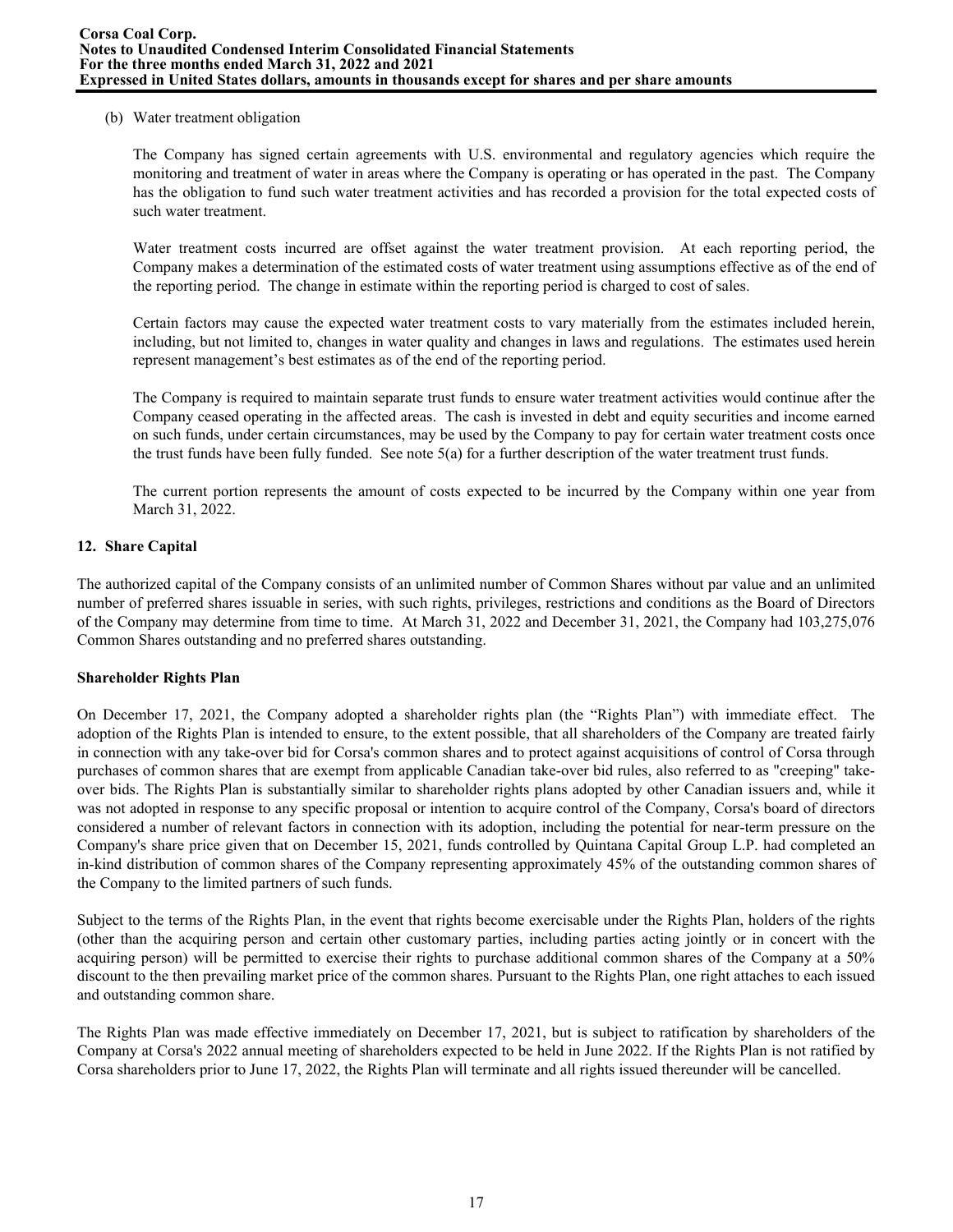# **13. Revenue**

Revenue consists of the following:

|                          |               | For the three months ended |              |        |  |  |  |
|--------------------------|---------------|----------------------------|--------------|--------|--|--|--|
|                          |               | March 31,                  |              |        |  |  |  |
|                          |               | 2022                       |              | 2021   |  |  |  |
| Metallurgical coal sales | <sup>\$</sup> | 37,809                     | <sup>S</sup> | 23,654 |  |  |  |
| Thermal coal sales       |               | 133                        |              | 791    |  |  |  |
| Tolling revenue          |               | 719                        |              | 30     |  |  |  |
| Limestone revenue        |               | 112                        |              | 144    |  |  |  |
|                          |               | 38,773                     |              | 24,619 |  |  |  |

The following table displays revenue from contracts with customers and other sources:

|                                       | For the three months ended |  |        |  |  |  |
|---------------------------------------|----------------------------|--|--------|--|--|--|
|                                       | March 31,                  |  |        |  |  |  |
|                                       | 2022                       |  | 2021   |  |  |  |
| Revenue from contracts with customers | 38,528 \$                  |  | 24,359 |  |  |  |
| Revenue from other sources            | 245                        |  | 260    |  |  |  |
|                                       | 38,773                     |  | 24,619 |  |  |  |

Revenue from other sources is primarily thermal coal and limestone sold to various customers where control passes upon the loading of the coal or limestone at a point of sale transaction.

Corsa derives revenue from contracts with customers through the transfer of goods and services at a point in time in the following by type and geographical regions:

|                                             |                                        |        | For the three months ended March 31, 2022 |                 |  |                |       |        |  |  |
|---------------------------------------------|----------------------------------------|--------|-------------------------------------------|-----------------|--|----------------|-------|--------|--|--|
|                                             | <b>Metallurgical</b><br><b>Thermal</b> |        |                                           |                 |  | <b>Tolling</b> |       |        |  |  |
| <b>Geographic Region</b>                    | Coal                                   |        |                                           | Coal<br>Revenue |  |                | Total |        |  |  |
| Asia                                        | S                                      | 13,849 |                                           |                 |  |                |       | 13,849 |  |  |
| <b>United States</b>                        |                                        | 21,560 |                                           |                 |  | 719            |       | 22,279 |  |  |
| Europe                                      |                                        | 2,400  |                                           |                 |  |                |       | 2,400  |  |  |
| Total revenue from contracts with customers |                                        | 37,809 |                                           |                 |  | 719            |       | 38,528 |  |  |

|                                             | For the three months ended March 31, 2021                |        |         |     |       |    |  |        |  |  |  |  |
|---------------------------------------------|----------------------------------------------------------|--------|---------|-----|-------|----|--|--------|--|--|--|--|
|                                             | <b>Metallurgical</b><br><b>Tolling</b><br><b>Thermal</b> |        |         |     |       |    |  |        |  |  |  |  |
| Geographic Region                           | Coal<br>Coal                                             |        | Revenue |     | Total |    |  |        |  |  |  |  |
| Asia                                        | \$                                                       | 6.444  |         |     |       |    |  | 6,444  |  |  |  |  |
| <b>United States</b>                        |                                                          | 17.210 |         | 675 |       | 30 |  | 17,915 |  |  |  |  |
| Total revenue from contracts with customers |                                                          | 23,654 |         | 6/5 |       | 30 |  | 24,359 |  |  |  |  |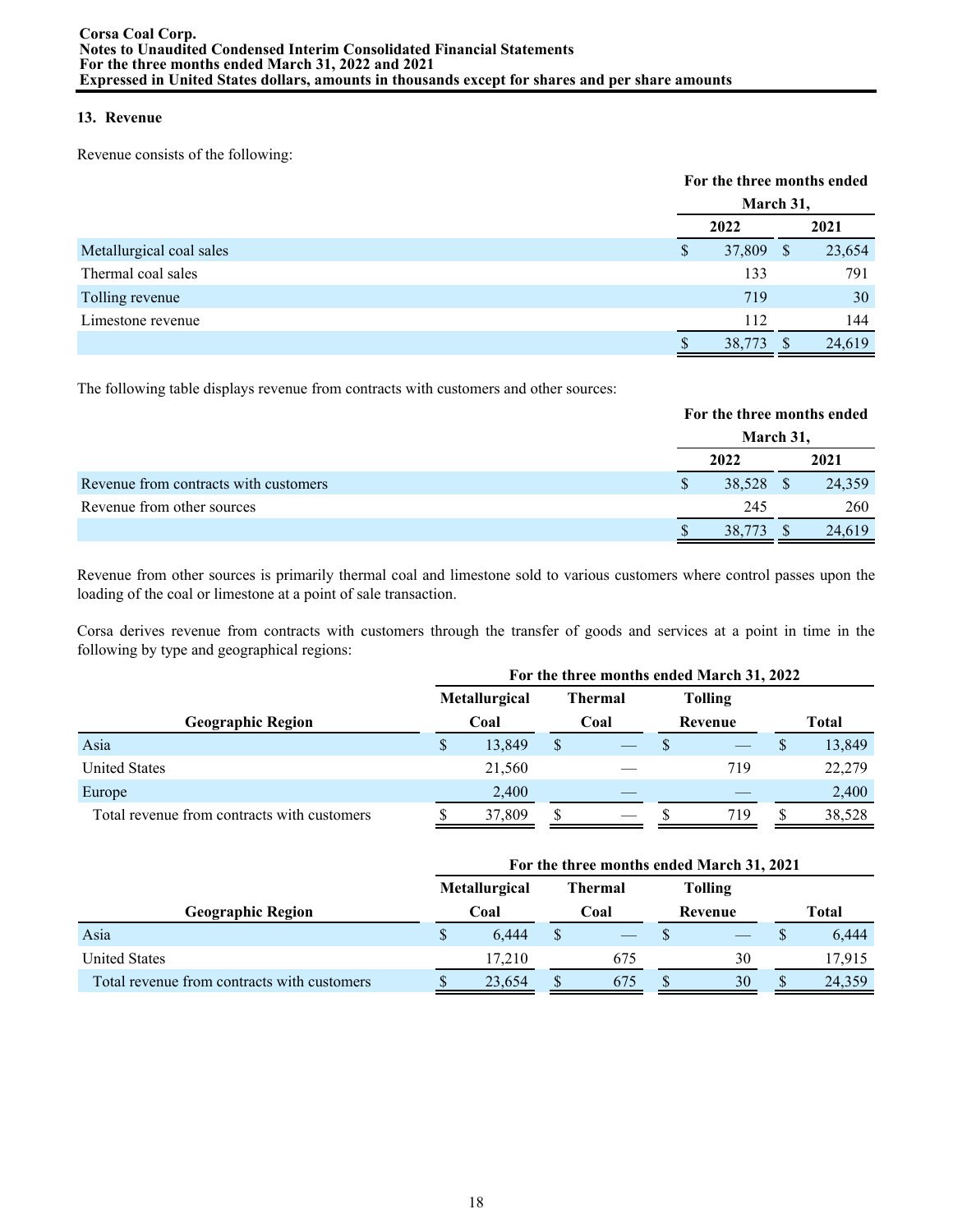# **14. Cost of Sales**

Cost of sales consists of the following:

|                                                         |               | For the three months ended |   |        |  |
|---------------------------------------------------------|---------------|----------------------------|---|--------|--|
|                                                         |               | March 31,                  |   |        |  |
|                                                         |               | 2022                       |   | 2021   |  |
| Mining and processing costs                             | <sup>\$</sup> | 25,186 \$                  |   | 18,851 |  |
| Purchased coal costs                                    |               | 4,158                      |   | 1,058  |  |
| Royalty expense                                         |               | 1,523                      |   | 1,239  |  |
| Amortization expense                                    |               | 3,079                      |   | 3,849  |  |
| Transportation costs from preparation plant to customer |               | 1,942                      |   | 1,310  |  |
| Idle mine expense                                       |               | 240                        |   | 152    |  |
| Tolling costs                                           |               | 589                        |   | 19     |  |
| Limestone costs                                         |               | 77                         |   | 168    |  |
| Other costs                                             |               | 180                        |   | (330)  |  |
|                                                         |               | 36,974                     | S | 26,316 |  |

# **15. Selling, General and Administrative Expense**

Selling, general and administrative expense consists of the following:

|                                 |   | For the three months ended |  |       |  |
|---------------------------------|---|----------------------------|--|-------|--|
|                                 |   | March 31,                  |  |       |  |
|                                 |   | 2022                       |  | 2021  |  |
| Salaries and other compensation | S | $1,071$ \$                 |  | 912   |  |
| Employee benefits               |   | 266                        |  | 168   |  |
| Selling expense                 |   | 138                        |  | 110   |  |
| Professional fees               |   | 501                        |  | 532   |  |
| Office expenses and insurance   |   | 340                        |  | 251   |  |
| Other                           |   | 67                         |  | 56    |  |
|                                 |   | 2,383                      |  | 2,029 |  |

# **16. Stock-Based Compensation**

The Company has a stock option plan and a restricted share unit ("RSU") plan providing for the issuance of stock options and RSUs, respectively, to directors, officers, employees and service providers. The number of Common Shares reserved for issuance under the stock option plan may not exceed 10% of the total number of issued and outstanding Common Shares on a non-diluted basis on the grant date. Additionally, the number of Common Shares that may be acquired under a stock option or RSU granted to a certain participant is determined by the Company's Board of Directors and may not exceed 5% of the total number of issued and outstanding Common Shares on the grant date on a non-diluted basis. The exercise price of the stock options granted shall comply with the requirements of the stock exchange on which the Common Shares are listed (currently the TSX Venture Exchange). The maximum term of any stock option may not exceed five years unless approved by the Company's Board of Directors. Generally, stock options vest over three years. Each RSU granted entitles the participant to receive, from the Company, payment in cash or, at the option of the Company, payment in fully paid Common Shares. For a cash payment, the RSUs will be redeemed by the Company for cash equal to the market value of the Common Shares, determined based on the volume weighted average trading price of a Common Share on the stock exchange during the five trading days immediately preceding the payment date. In the event that the Company elects to satisfy all or part of its payment obligation in fully paid Common Shares, the Company will satisfy the payment obligation with the issuance, or delivery, of fully paid Common Shares on the payment date. No RSUs have been granted, including during the three months ended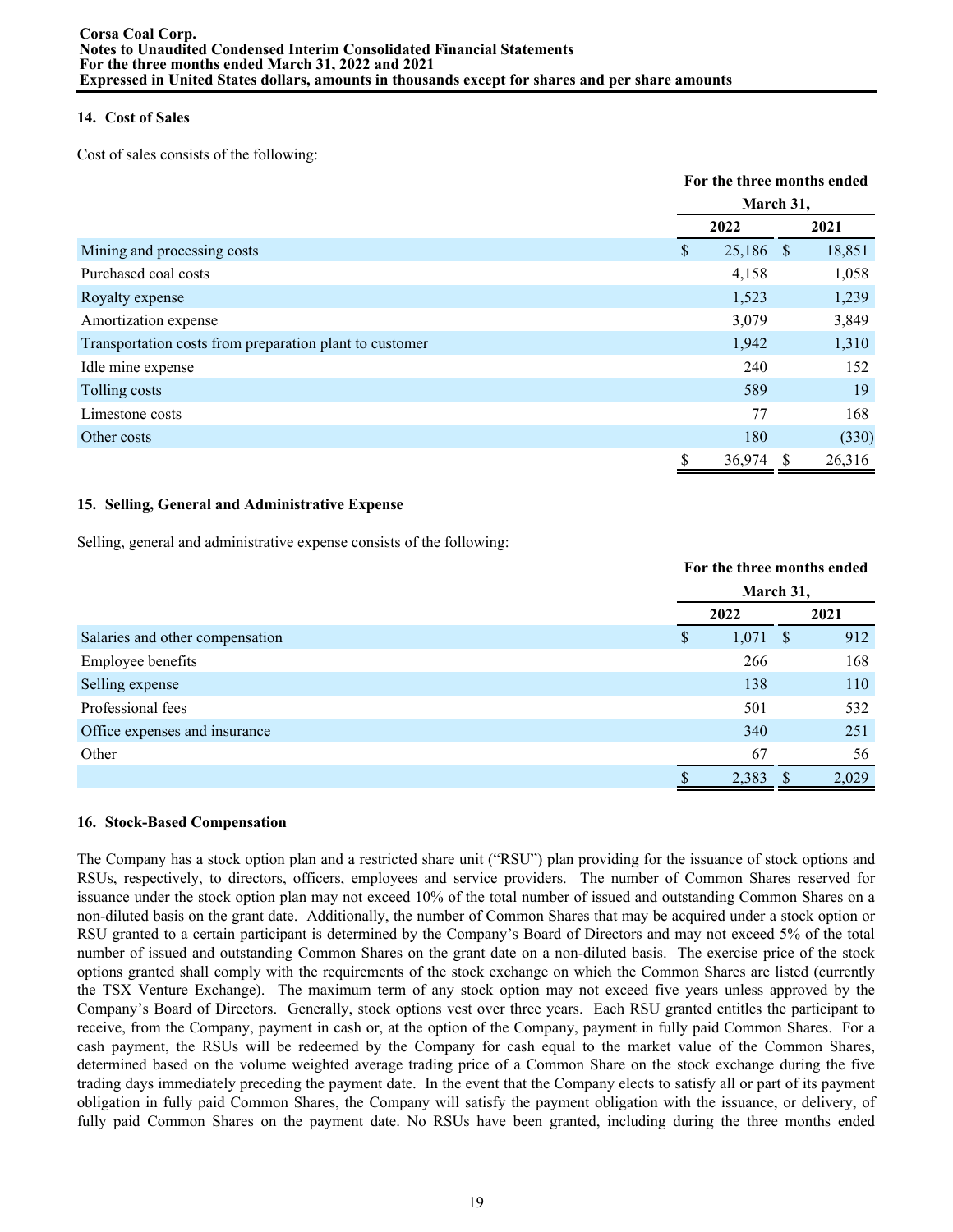March 31, 2022 and 2021. At March 31, 2022 and 2021, there were 6,227,008 and 4,269,380 stock options available for issuance under the stock option plan, respectively.

The following illustrates the changes in issued and outstanding stock options:

|                             | Number of            | Weighted<br>Average   |
|-----------------------------|----------------------|-----------------------|
|                             | <b>Stock Options</b> | <b>Exercise Price</b> |
|                             | (000's)              | (C <sub>s</sub> )     |
| Balance - January 1, 2021   | 5,277                | \$1.09                |
| Options granted             | 150                  | 0.45                  |
| Options cancelled/forfeited | (70)                 | 1.08                  |
| Options expired             | (1,106)              | 2.03                  |
| Balance - December 31, 2021 | 4,251                | 0.83                  |
| Options cancelled/forfeited | (150)                | 0.45                  |
| Balance - March 31, 2022    | 4,101                | \$0.84                |

The following illustrates the stock options granted. These stock options were granted to a director and officer of the Company and were valued using a Black-Scholes pricing model at the date granted using the following valuation assumptions:

| Date of grant:           | August 11, 2021 |
|--------------------------|-----------------|
| Options granted (000's): | 150             |
| Expected life in years:  | $2$ to $4$      |
| Exercise price:          | C\$0.45         |
| Risk-free interest rate: | 0.23% to 0.63%  |
| Common Share price:      | C\$0.45         |
| Expected volatility:     | 93% to 114%     |
| Dividend yield:          | $- \frac{0}{0}$ |
| Forfeiture rate:         | 14.85%          |

The risk-free interest rate used in the United States Treasury Yield Curve Rate for the time period relating to the expected life of the options granted. The expected volatility is based on historic market data for the Company using a look-back period equivalent to the expected life of the stock options granted. The estimated forfeiture rate is based on the historical forfeiture rate.

For the three months ended March 31, 2022 and 2021, the Company recorded stock-based compensation expense on the outstanding stock options, which is included in selling, general and administrative expense, as follows:

|                                  | For the three months ended |      |
|----------------------------------|----------------------------|------|
|                                  | March 31,                  |      |
|                                  | 2022                       | 2021 |
| Stock-based compensation expense | 6                          |      |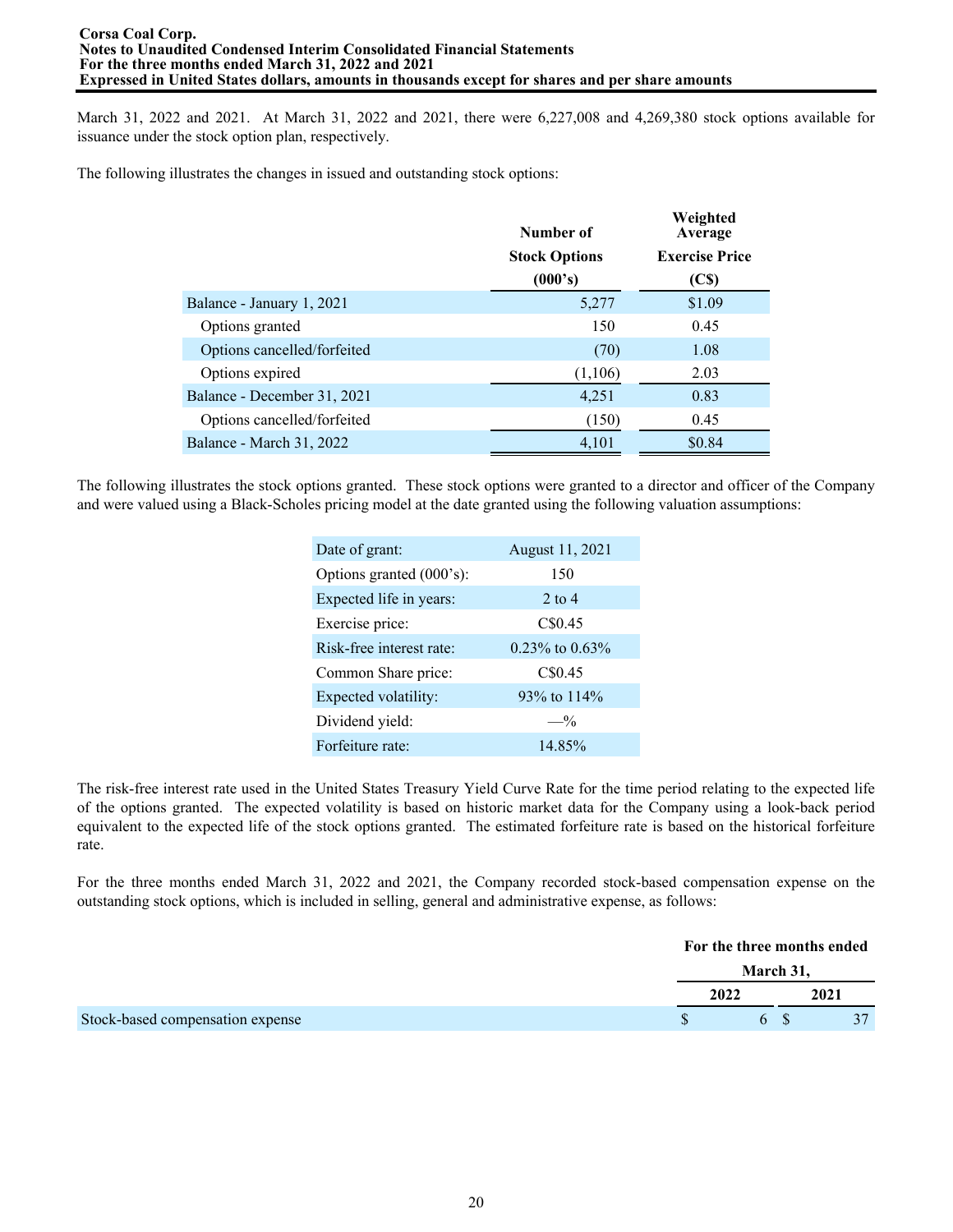# **17. Finance (Expense) and Income**

Finance (expense) and income consists of the following:

|                                                                  |               | For the three months ended<br>March 31, |               |                |  |
|------------------------------------------------------------------|---------------|-----------------------------------------|---------------|----------------|--|
|                                                                  |               |                                         |               |                |  |
|                                                                  |               | 2022                                    |               | 2021           |  |
| <b>Finance expense</b>                                           |               |                                         |               |                |  |
| Amortization of discount on loan payable (note 9)                | \$            | $(46)$ \$                               |               | (43)           |  |
| Amortization of Revolving Credit Facility fees                   |               | (36)                                    |               | (36)           |  |
| Bond premium expense                                             |               | (657)                                   |               | (447)          |  |
| Interest expense                                                 |               | (573)                                   |               | (669)          |  |
| Accretion on reclamation and water treatment provision (note 11) |               | (222)                                   |               | (137)          |  |
| Loss on restricted investments                                   |               | (1,168)                                 |               |                |  |
| Total finance expense                                            | \$            | $(2,702)$ \$                            |               | (1, 332)       |  |
|                                                                  |               |                                         |               |                |  |
| <b>Finance income</b>                                            |               |                                         |               |                |  |
| Interest income                                                  | \$            | 15S                                     |               |                |  |
| Foreign exchange gain                                            |               |                                         |               | $\overline{2}$ |  |
| Income on restricted investments                                 |               |                                         |               | 399            |  |
| Total finance income                                             | $\mathsf{\$}$ | 15                                      | <sup>\$</sup> | 401            |  |
|                                                                  |               |                                         |               |                |  |
| Net finance expense                                              | \$            | $(2,687)$ \$                            |               | (931)          |  |

# **18. Other Income and Expense**

Other income (expense) consists of the following:

|                                              |   | For the three months ended |  |      |  |
|----------------------------------------------|---|----------------------------|--|------|--|
|                                              |   | March 31,                  |  |      |  |
|                                              |   | 2022                       |  | 2021 |  |
| Restructuring charges                        | S | $(886)$ \$                 |  |      |  |
| Filter cake sales and refuse disposal income |   | 68                         |  | 198  |  |
| (Loss) gain on property dispositions         |   | (56)                       |  | 76   |  |
| Royalty income                               |   | 33                         |  | 30   |  |
| Other                                        |   | 135                        |  | (80) |  |
|                                              |   | 706)                       |  | 224  |  |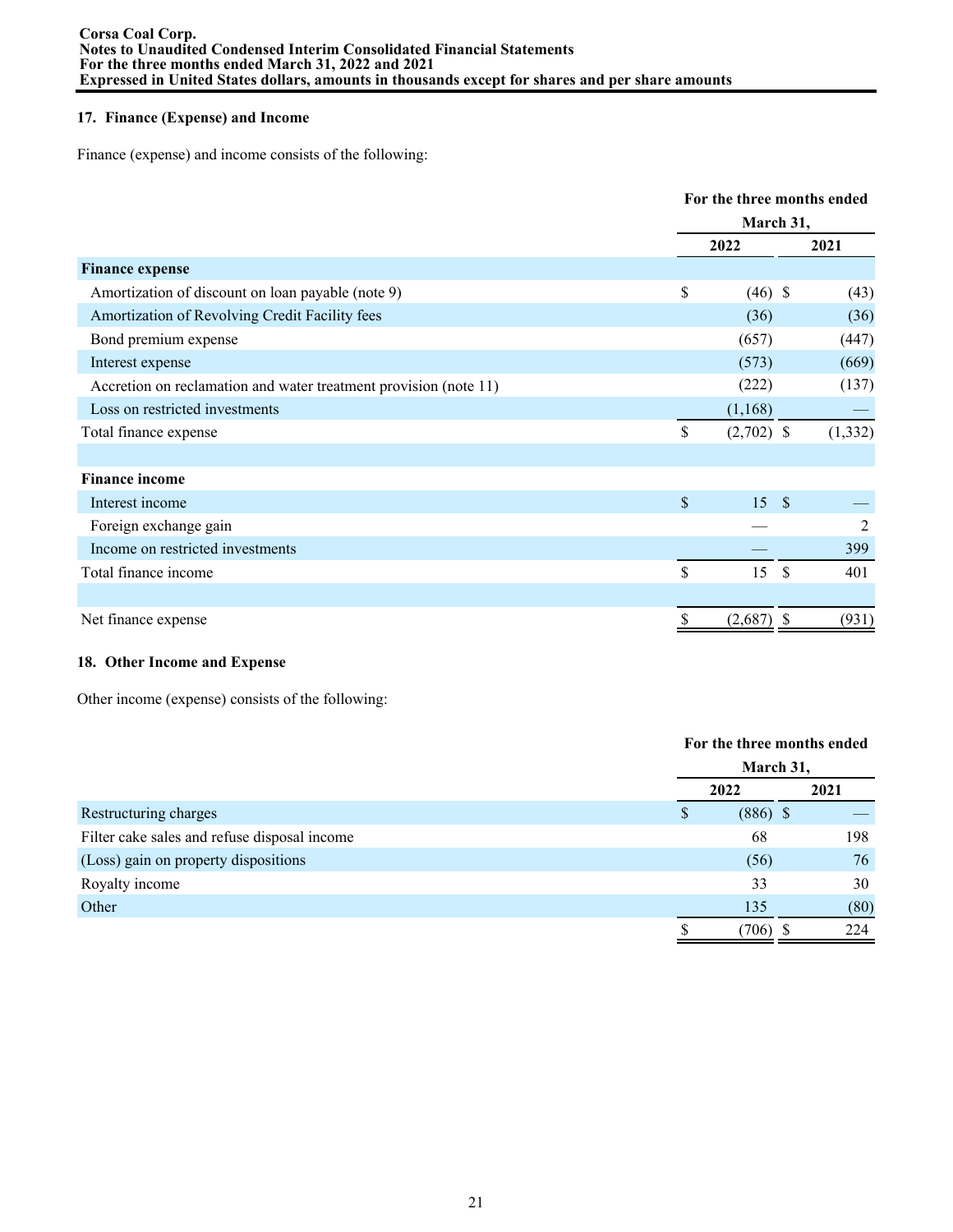# **19. Earnings per Share**

Basic and diluted loss per Common Share is summarized as follows:

|                                                                       | For the three months ended |              |  |         |
|-----------------------------------------------------------------------|----------------------------|--------------|--|---------|
|                                                                       | March 31,                  |              |  |         |
|                                                                       |                            | 2022         |  | 2021    |
| Basic and diluted earnings (loss) attributable to common shareholders | S                          | $(3,977)$ \$ |  | (4,382) |
|                                                                       |                            |              |  |         |
| Basic weighted average number of Common Shares outstanding (000's)    |                            | 103,275      |  | 94,759  |
| Dilutive effect of weighted average of stock options (000's)          |                            |              |  |         |
| Diluted weighted average number of Common Shares outstanding (000's)  |                            | 103.275      |  | 94.759  |
|                                                                       |                            |              |  |         |
| Basic loss per share                                                  |                            | $(0.04)$ \$  |  | (0.05)  |
|                                                                       |                            |              |  |         |
| Diluted loss per share                                                |                            | (0.04)       |  | (0.05)  |

In periods of net loss, the number of shares used to calculate diluted earnings per share is the same as basic earnings per share; therefore, the effect of the dilutive securities is zero for such periods. For the three months ended March 31, 2022 and 2021, there were no instruments, including stock options, which would result in the issuance of Common Shares whose effect would be dilutive on loss per share.

# **20. Supplemental Cash Flow Information**

|                                                           | For the three months ended |            |    |         |
|-----------------------------------------------------------|----------------------------|------------|----|---------|
|                                                           | March 31,                  |            |    |         |
|                                                           |                            | 2022       |    | 2021    |
| Change in working capital balances related to operations: |                            |            |    |         |
| Accounts receivable                                       | \$                         | 4,821      | \$ | (1,204) |
| Prepaid expenses and other current assets                 |                            | 701        |    | 929     |
| Inventories                                               |                            | 176        |    | (1,755) |
| Accounts payable and accrued liabilities                  |                            | (4,733)    |    | 5,201   |
| Other liabilities                                         |                            | 41         |    | (179)   |
|                                                           |                            | $1,006$ \$ |    | 2,992   |
|                                                           |                            |            |    |         |
| Cash paid for interest                                    |                            | 569        |    | 473     |
| Cash paid (received) for income taxes                     |                            |            |    |         |
|                                                           |                            |            |    |         |
| Noncash investing and financing activities:               |                            |            |    |         |
| Purchase of property, plant and equipment                 |                            |            |    |         |
| Change in assets                                          |                            | 374 \$     |    | (3)     |
| Change in liabilities                                     |                            | 374        | S  | (3)     |
|                                                           |                            |            |    |         |
| Change in estimate of reclamation liability               |                            |            |    |         |
| Change in assets                                          |                            | $(53)$ \$  |    |         |
| Change in liabilities                                     | \$                         | (53)       | \$ |         |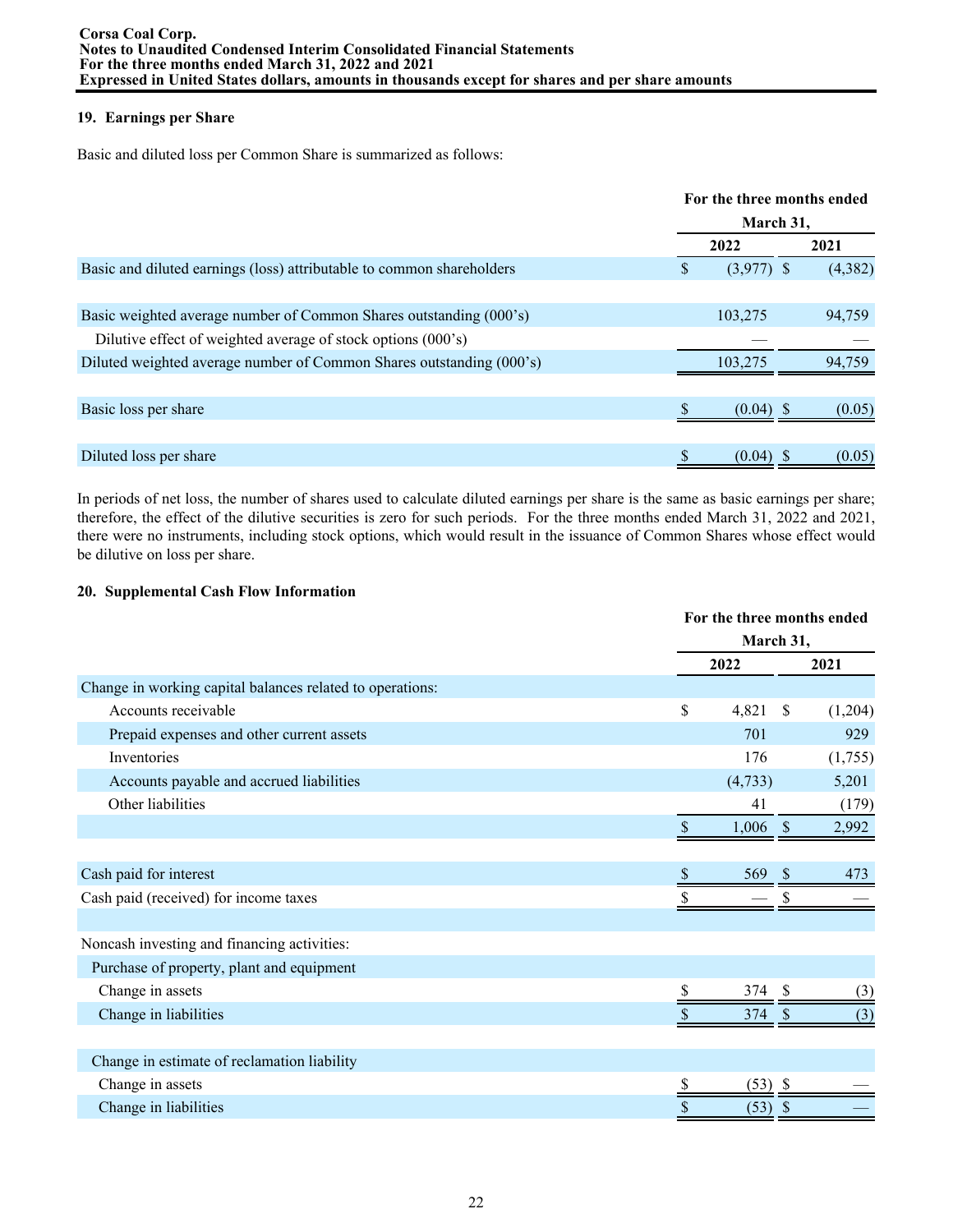# **21. Related Party Transactions**

Related party transactions include any transactions with employees, other than amounts earned as a result of their employment; transactions with companies that employees or directors either control or have significant influence over; transactions with companies who are under common control with the Company's controlling shareholder until December 15, 2021, Quintana Energy Partners L.P. ("QEP"); transactions with companies who are under common control of the Company's minority shareholder, Sev.en Met Coal Corp. ("Sev.en") and transactions with close family members of key management personnel. Sev.en ceased being a related party in January 2022.

Transactions with related parties included in the condensed interim consolidated statement of operations and comprehensive income (loss) and consolidated balance sheets of the Company are summarized below:

|                        | For the three months ended |      |  |
|------------------------|----------------------------|------|--|
|                        | March 31,                  |      |  |
|                        | 2022                       | 2021 |  |
| Supplies purchased (a) | $-$ S                      |      |  |

(a) During the three months ended March 31, 2021, the Company purchased supplies used in the coal separation process from Quality Magnetite, which is significantly influenced by key management personnel of QEP. These amounts were included in cost of sales in the condensed interim consolidated statements of operations and comprehensive income (loss). Quality Magnetite is no longer considered a related party in the three months ended March 31, 2022.

Included in accounts payable and accrued liabilities due to related parties at December 31, 2021 was \$22.

### **22. Segment Information**

Management has identified its operating segments based on geographical location and product offerings. Management has identified two distinct operating segments which require separate disclosures under IFRS 8 – *Operating Segments*. The two operating segments, NAPP and the Company's corporate office, are reported on the same basis as the internal reporting of the Company, using accounting policies consistent with the annual consolidated financial statements.

NAPP is a distinct operating segment based on its metallurgical coal operations and location in the U.S. along the Northern Appalachia coal belt. The Company's corporate office provides support and manages the mining investments. The amounts charged for transactions between reportable segments were measured at the exchange value, which represented the amount of consideration established and agreed to by the reportable segments.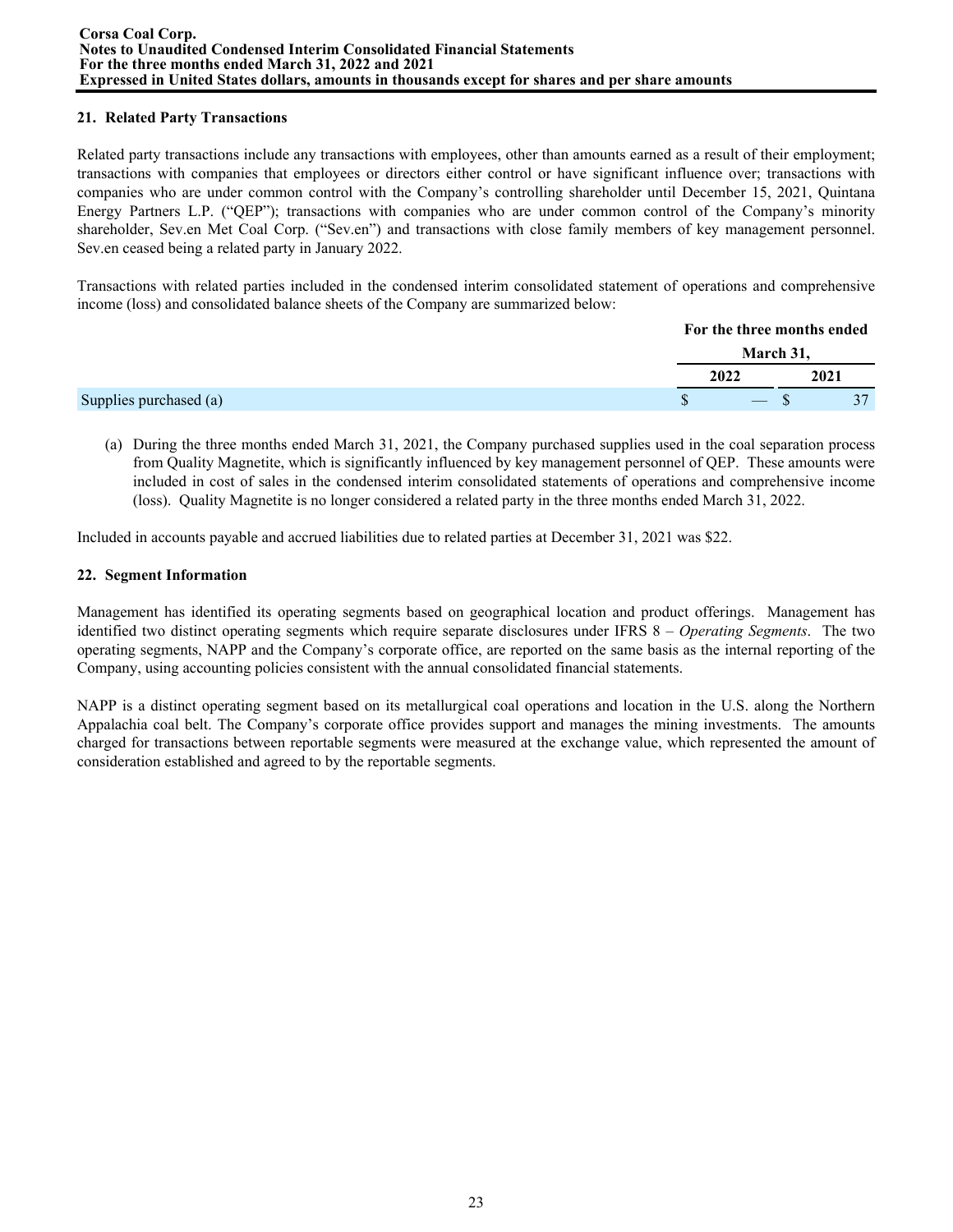#### **Corsa Coal Corp. Notes to Unaudited Condensed Interim Consolidated Financial Statements For the three months ended March 31, 2022 and 2021 Expressed in United States dollars, amounts in thousands except for shares and per share amounts**

|                                              |                    | For the three months ended March 31, 2022 |               |                        |  |  |
|----------------------------------------------|--------------------|-------------------------------------------|---------------|------------------------|--|--|
|                                              |                    | <b>NAPP</b>                               | Corporate     | <b>Total</b>           |  |  |
| Revenues                                     | $\mathbf{\hat{S}}$ | 38,773                                    | $\mathcal{S}$ | $\mathbb{S}$<br>38,773 |  |  |
| Cost of sales                                |                    | (36, 974)                                 |               | (36,974)               |  |  |
| <b>Gross income</b>                          |                    | 1,799                                     |               | 1,799                  |  |  |
| Selling, general and administrative expenses |                    | (1, 448)                                  | (935)         | (2,383)                |  |  |
| Income (loss) from operations                |                    | 351                                       | (935)         | (584)                  |  |  |
| Finance expense                              |                    | (2,304)                                   | (398)         | (2,702)                |  |  |
| Finance income                               |                    | 15                                        |               | 15                     |  |  |
| Other income (expense)                       |                    | 180                                       | (886)         | (706)                  |  |  |
| Loss before tax                              |                    | (1,758)                                   | (2,219)       | (3,977)                |  |  |
| Current income tax expense                   |                    |                                           |               |                        |  |  |
| Deferred income tax expense                  |                    |                                           |               |                        |  |  |
| Provision for income taxes                   |                    |                                           |               |                        |  |  |
| <b>Net loss</b>                              | \$                 | $(1,758)$ \$                              | $(2,219)$ \$  | (3,977)                |  |  |

|                                              | For the three months ended March 31, 2021 |             |                               |              |  |  |
|----------------------------------------------|-------------------------------------------|-------------|-------------------------------|--------------|--|--|
|                                              |                                           | <b>NAPP</b> | Corporate                     | <b>Total</b> |  |  |
| Revenues                                     | $\mathsf{\$}$                             | $24,619$ \$ |                               | 24,619<br>\$ |  |  |
| Cost of sales                                |                                           | (26,316)    |                               | (26,316)     |  |  |
| <b>Gross loss</b>                            |                                           | (1,697)     |                               | (1,697)      |  |  |
|                                              |                                           |             |                               |              |  |  |
| Selling, general and administrative expenses |                                           | (1,101)     | (928)                         | (2,029)      |  |  |
| <b>Loss from operations</b>                  |                                           | (2,798)     | (928)                         | (3,726)      |  |  |
|                                              |                                           |             |                               |              |  |  |
| Finance expense                              |                                           | (843)       | (489)                         | (1, 332)     |  |  |
| Finance income                               |                                           | 399         | 2                             | 401          |  |  |
| Other income                                 |                                           | 224         |                               | 224          |  |  |
| Loss before tax                              |                                           | (3,018)     | (1, 415)                      | (4, 433)     |  |  |
|                                              |                                           |             |                               |              |  |  |
| Current income tax (benefit) expense         |                                           |             |                               |              |  |  |
| Deferred income tax expense                  |                                           |             |                               |              |  |  |
| Provision for income taxes                   |                                           |             |                               |              |  |  |
|                                              |                                           |             |                               |              |  |  |
| <b>Net loss</b>                              | $\mathcal{S}$                             | (3,018)     | $\mathcal{S}$<br>$(1,415)$ \$ | (4, 433)     |  |  |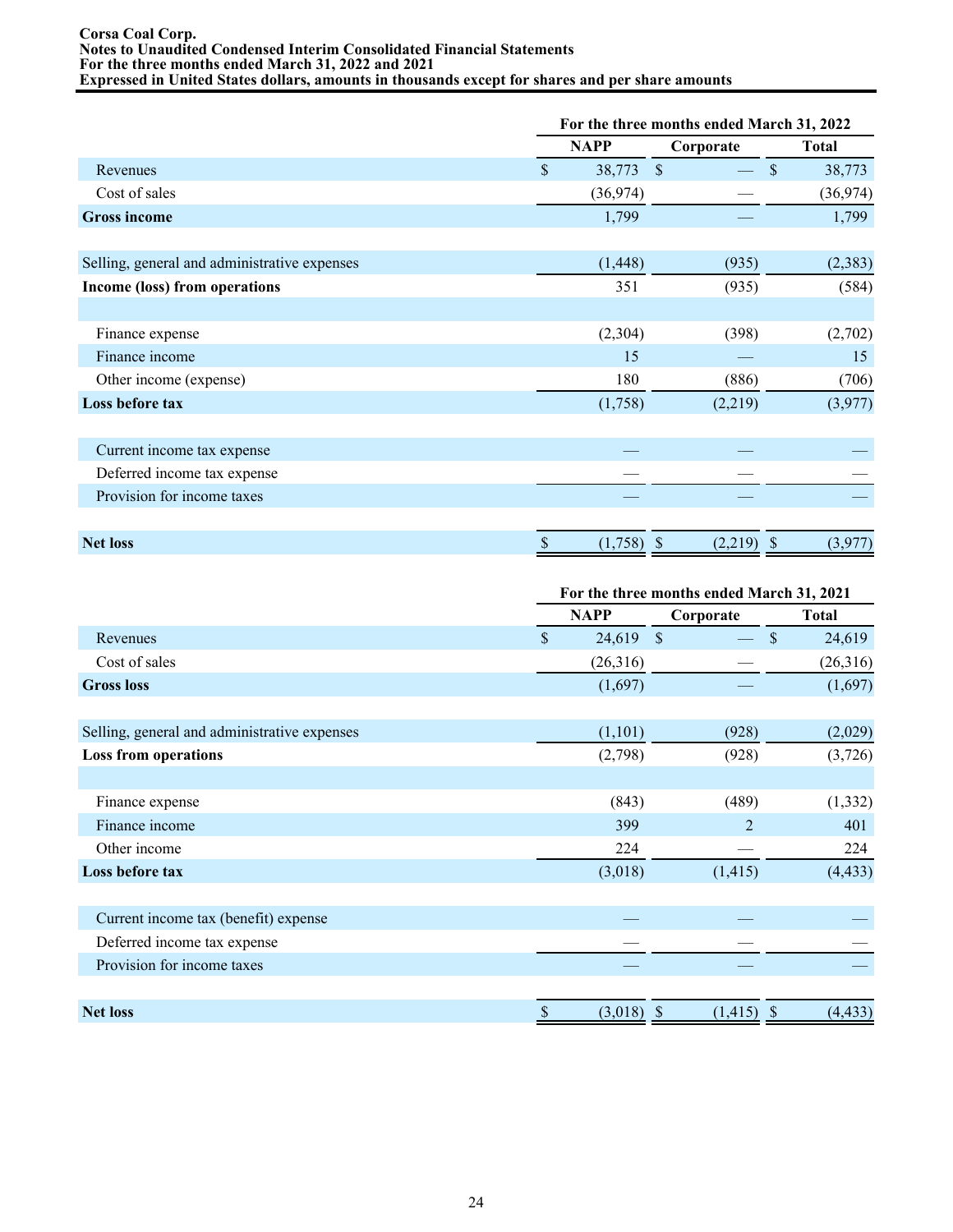|             |               | For the period ended<br><b>March 31, 2022</b> |                      | For the year ended<br><b>December 31, 2021</b> |                                                   |                   |
|-------------|---------------|-----------------------------------------------|----------------------|------------------------------------------------|---------------------------------------------------|-------------------|
|             | NAPP          | Corporate                                     | Total                | <b>NAPP</b>                                    | Corporate                                         | Total             |
| Assets      | $$194.061$ \$ |                                               |                      |                                                | 10,898 \$ 204,959 \$ 202,485 \$ 13,011 \$ 215,496 |                   |
| Liabilities | 89.635        |                                               | 30,014 \$ 119,649 \$ | 96,185 \$                                      |                                                   | 30,030 \$ 126,215 |

All of the Company's mining properties are located in the U.S. The following geographic data includes revenues, net income (loss), non-current assets, total assets and total liabilities:

|                          |                          | For the three months ended  |               | For the three months ended<br><b>March 31, 2021</b> |        |           |  |
|--------------------------|--------------------------|-----------------------------|---------------|-----------------------------------------------------|--------|-----------|--|
|                          |                          | <b>March 31, 2022</b>       |               |                                                     |        |           |  |
|                          | <b>USA</b>               | Canada                      | <b>Total</b>  | <b>USA</b>                                          | Canada | Total     |  |
| Revenue                  | 38,773                   |                             | 38,773        | 24,619                                              |        | 24,619    |  |
| Net loss                 | (3,868)                  | (109)<br>S.                 | (3,977)       | (4,300)                                             | (133)  | (4, 433)  |  |
|                          |                          |                             |               |                                                     |        |           |  |
|                          | <b>At March 31, 2022</b> | <b>At December 31, 2021</b> |               |                                                     |        |           |  |
|                          | <b>USA</b>               | Canada                      | <b>Total</b>  | <b>USA</b>                                          | Canada | Total     |  |
| Non-current assets       | 166,018                  |                             | 166,018<br>S. | 168,686                                             |        | 168,686   |  |
| Total assets             | 204,858                  | \$.<br>101                  | 204,959<br>S. | \$215,382                                           | 114    | \$215,496 |  |
| <b>Total liabilities</b> |                          |                             |               |                                                     |        |           |  |

# **23. Commitments and Contingencies**

# *Litigation*

The Company and its subsidiaries are parties to a number of lawsuits arising in the ordinary course of their businesses. The Company records costs relating to these matters when a loss is probable and the amount can be reasonably estimated. The effect of the outcome of these matters on the Company's future results of operations cannot be predicted with certainty as any such effect depends on future results of operations and the amount and timing of the resolution of such matters. While the results of litigation cannot be predicted with certainty, the Company believes that the final outcome of such other litigation will not have a material adverse effect on the Company's consolidated financial statements.

# *Contingent Liability - Sales Agent Matter*

In September 2020, the Company learned that an overseas third-party sales agent had been charged in an overseas jurisdiction in connection with allegedly unlawful benefits given to a representative of an overseas customer in relation to the sale of coal from operations of U.S. subsidiaries of the Company. A special committee of the Board of Directors of the Company (the "Special Committee") was promptly constituted, and the Special Committee engaged outside legal counsel to conduct an independent investigation as to whether any employees of the Company or any of its subsidiaries were aware of, or involved in, the alleged conduct and whether any such knowledge or involvement may have given rise to a violation of anti-corruption laws by the Company or any of its subsidiaries. On the basis of findings resulting from such investigation, the Company has taken corrective action to minimize risk. Furthermore, the Company reported the matter to the U.S. Department of Justice and the Royal Canadian Mounted Police, which are conducting investigations. The Company and its subsidiaries are cooperating with these investigations.

At this time, no charges have been brought against the Company, any of its subsidiaries, or any current employees thereof in any jurisdiction in respect of this matter. However, on November 3, 2021, a former employee, whom the Company had previously terminated, pleaded guilty to conspiracy to violate the Foreign Corrupt Practices Act during the period from late 2016 to 2020. The charges and guilty plea proceedings are publicly available. On March 31, 2022, a second former employee, who left the Company before commencement of the referenced investigation, was charged in an indictment with conspiracy to violate and violation of the Foreign Corrupt Practices Act and related charges of money laundering. The second former employee was also charged with wire fraud relating to his receipt of illegal payments, which were allegedly paid from a portion